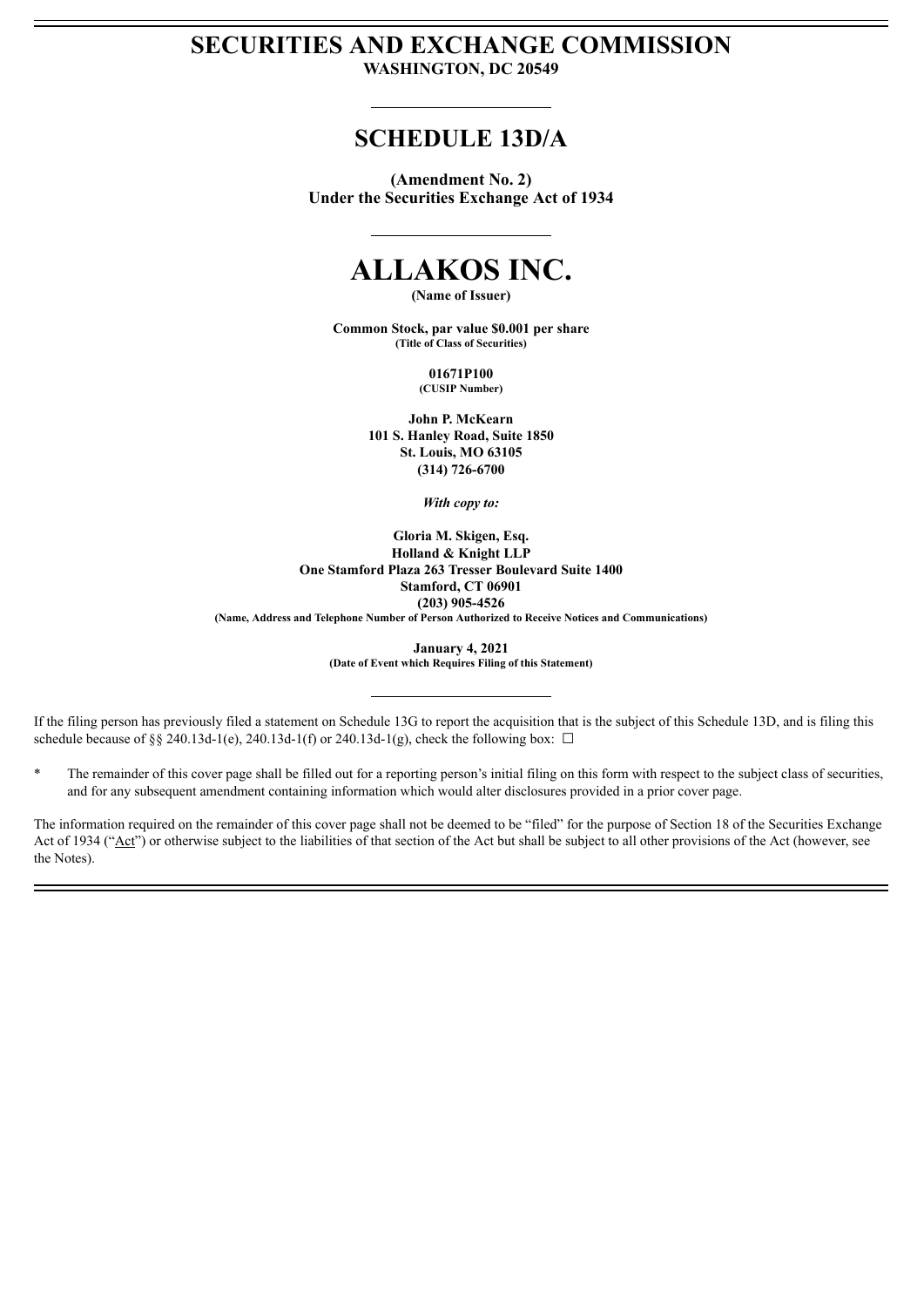# CUSIP No. 01671P100 13D/A Page 2 of 26 Pages

| $\mathbf{1}$            | NAME OF REPORTING PERSON<br>I.R.S. IDENTIFICATION NO. (ENTITIES ONLY) |                                                  |                                                                                     |  |  |  |  |  |
|-------------------------|-----------------------------------------------------------------------|--------------------------------------------------|-------------------------------------------------------------------------------------|--|--|--|--|--|
|                         | RiverVest Venture Fund II, L.P.                                       |                                                  |                                                                                     |  |  |  |  |  |
| 2                       |                                                                       | CHECK THE APPROPRIATE BOX IF A MEMBER OF A GROUP |                                                                                     |  |  |  |  |  |
|                         | (a) $\Box$                                                            | $(b)$ $\square$                                  |                                                                                     |  |  |  |  |  |
| $\overline{\mathbf{3}}$ | <b>SEC USE ONLY</b>                                                   |                                                  |                                                                                     |  |  |  |  |  |
| $\overline{4}$          | <b>SOURCE OF FUNDS</b>                                                |                                                  |                                                                                     |  |  |  |  |  |
|                         | <b>WC</b>                                                             |                                                  |                                                                                     |  |  |  |  |  |
| 5                       |                                                                       |                                                  | CHECK IF DISCLOSURE OF LEGAL PROCEEDINGS IS REQUIRED PURSUANT TO ITEMS 2(d) OR 2(e) |  |  |  |  |  |
|                         | $\Box$                                                                |                                                  |                                                                                     |  |  |  |  |  |
| 6                       |                                                                       |                                                  | CITIZENSHIP OR PLACE OF ORGANIZATION                                                |  |  |  |  |  |
|                         | Delaware, USA                                                         |                                                  |                                                                                     |  |  |  |  |  |
|                         |                                                                       | 7                                                | <b>SOLE VOTING POWER</b>                                                            |  |  |  |  |  |
|                         | <b>NUMBER OF</b><br><b>SHARES</b>                                     |                                                  | $\overline{0}$                                                                      |  |  |  |  |  |
|                         | <b>BENEFICIALLY</b>                                                   | 8                                                | <b>SHARED VOTING POWER</b>                                                          |  |  |  |  |  |
|                         | <b>OWNED BY</b><br><b>EACH</b>                                        | $\overline{9}$                                   | 694,669                                                                             |  |  |  |  |  |
|                         | <b>REPORTING</b><br><b>PERSON</b>                                     |                                                  | <b>SOLE DISPOSITIVE POWER</b>                                                       |  |  |  |  |  |
|                         | <b>WITH</b>                                                           |                                                  | $\theta$<br><b>SHARED DISPOSITIVE POWER</b>                                         |  |  |  |  |  |
|                         |                                                                       | 10                                               |                                                                                     |  |  |  |  |  |
| 11                      |                                                                       |                                                  | 694,669<br>AGGREGATE AMOUNT BENEFICIALLY OWNED BY EACH REPORTING PERSON             |  |  |  |  |  |
|                         |                                                                       |                                                  |                                                                                     |  |  |  |  |  |
| 12                      | 694,669                                                               |                                                  | CHECK IF THE AGGREGATE AMOUNT IN ROW (11) EXCLUDES CERTAIN SHARES                   |  |  |  |  |  |
|                         |                                                                       |                                                  |                                                                                     |  |  |  |  |  |
| 13                      | $\Box$<br>PERCENT OF CLASS REPRESENTED BY AMOUNT IN ROW (11)          |                                                  |                                                                                     |  |  |  |  |  |
|                         |                                                                       |                                                  |                                                                                     |  |  |  |  |  |
| 14                      | $1.3\%/1)$                                                            |                                                  | TYPE OF REPORTING PERSON                                                            |  |  |  |  |  |
|                         |                                                                       |                                                  |                                                                                     |  |  |  |  |  |
|                         | PN                                                                    |                                                  |                                                                                     |  |  |  |  |  |

(1) The percentage set forth in row (13) is based on the 52,503,346 shares of common stock, par value \$0.001 per share ("Common Stock"), of Allakos Inc., a Delaware corporation (the "Issuer"), reported by the Issuer to be outstanding as of November 5, 2020 on the Issuer's Form 10-Q, filed with the Securities and Exchange Commission ("SEC") on November 9, 2020.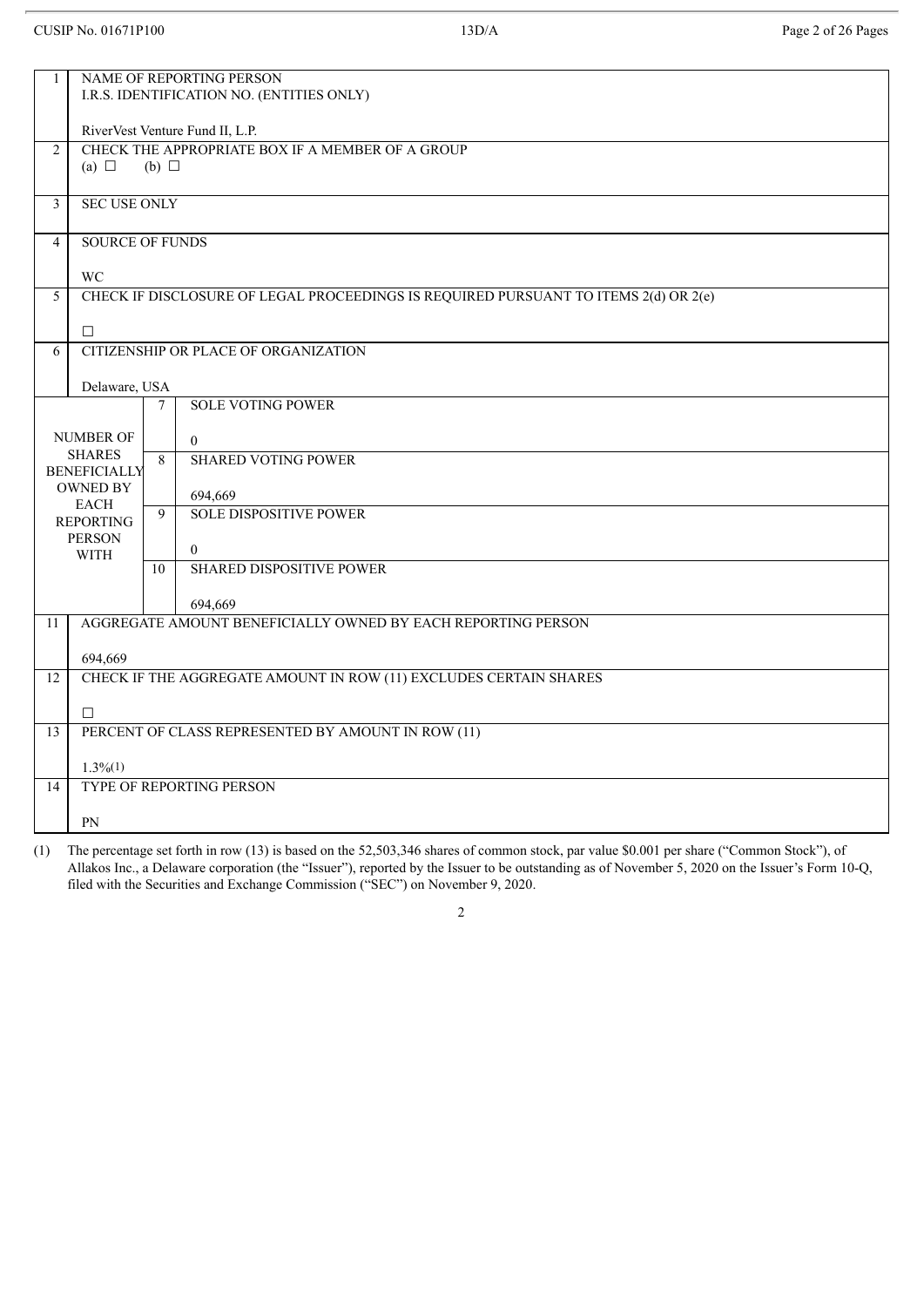|                | <b>CUSIP No. 01671P100</b>                                            |                 | 13D/A                                                                               | Page 3 of 26 Pages |  |  |  |  |
|----------------|-----------------------------------------------------------------------|-----------------|-------------------------------------------------------------------------------------|--------------------|--|--|--|--|
| 1              | NAME OF REPORTING PERSON<br>I.R.S. IDENTIFICATION NO. (ENTITIES ONLY) |                 |                                                                                     |                    |  |  |  |  |
|                | RiverVest Venture Fund II (Ohio), L.P.                                |                 |                                                                                     |                    |  |  |  |  |
| $\overline{2}$ | (a) $\Box$                                                            | $(b)$ $\square$ | CHECK THE APPROPRIATE BOX IF A MEMBER OF A GROUP                                    |                    |  |  |  |  |
| 3              | <b>SEC USE ONLY</b>                                                   |                 |                                                                                     |                    |  |  |  |  |
| $\overline{4}$ | <b>SOURCE OF FUNDS</b>                                                |                 |                                                                                     |                    |  |  |  |  |
|                | <b>WC</b>                                                             |                 |                                                                                     |                    |  |  |  |  |
| 5              |                                                                       |                 | CHECK IF DISCLOSURE OF LEGAL PROCEEDINGS IS REQUIRED PURSUANT TO ITEMS 2(d) OR 2(e) |                    |  |  |  |  |
|                | $\Box$                                                                |                 |                                                                                     |                    |  |  |  |  |
| 6              |                                                                       |                 | CITIZENSHIP OR PLACE OF ORGANIZATION                                                |                    |  |  |  |  |
|                | Delaware, USA                                                         |                 |                                                                                     |                    |  |  |  |  |
|                |                                                                       | $\tau$          | <b>SOLE VOTING POWER</b>                                                            |                    |  |  |  |  |
|                | <b>NUMBER OF</b>                                                      |                 | $\mathbf{0}$                                                                        |                    |  |  |  |  |
|                | <b>SHARES</b><br><b>BENEFICIALLY</b>                                  | 8               | <b>SHARED VOTING POWER</b>                                                          |                    |  |  |  |  |
|                | <b>OWNED BY</b><br><b>EACH</b>                                        |                 | 188,685                                                                             |                    |  |  |  |  |
|                | <b>REPORTING</b>                                                      | 9               | <b>SOLE DISPOSITIVE POWER</b>                                                       |                    |  |  |  |  |
|                | <b>PERSON</b><br><b>WITH</b>                                          |                 | $\overline{0}$                                                                      |                    |  |  |  |  |
|                |                                                                       | 10              | <b>SHARED DISPOSITIVE POWER</b>                                                     |                    |  |  |  |  |
|                |                                                                       |                 | 188,685                                                                             |                    |  |  |  |  |
| 11             |                                                                       |                 | AGGREGATE AMOUNT BENEFICIALLY OWNED BY EACH REPORTING PERSON                        |                    |  |  |  |  |
|                | 188,685                                                               |                 |                                                                                     |                    |  |  |  |  |
| 12             |                                                                       |                 | CHECK IF THE AGGREGATE AMOUNT IN ROW (11) EXCLUDES CERTAIN SHARES                   |                    |  |  |  |  |
|                | $\Box$                                                                |                 |                                                                                     |                    |  |  |  |  |
| 13             |                                                                       |                 | PERCENT OF CLASS REPRESENTED BY AMOUNT IN ROW (11)                                  |                    |  |  |  |  |
|                | $0.4\%/1)$                                                            |                 |                                                                                     |                    |  |  |  |  |
| 14             |                                                                       |                 | TYPE OF REPORTING PERSON                                                            |                    |  |  |  |  |
|                | PN                                                                    |                 |                                                                                     |                    |  |  |  |  |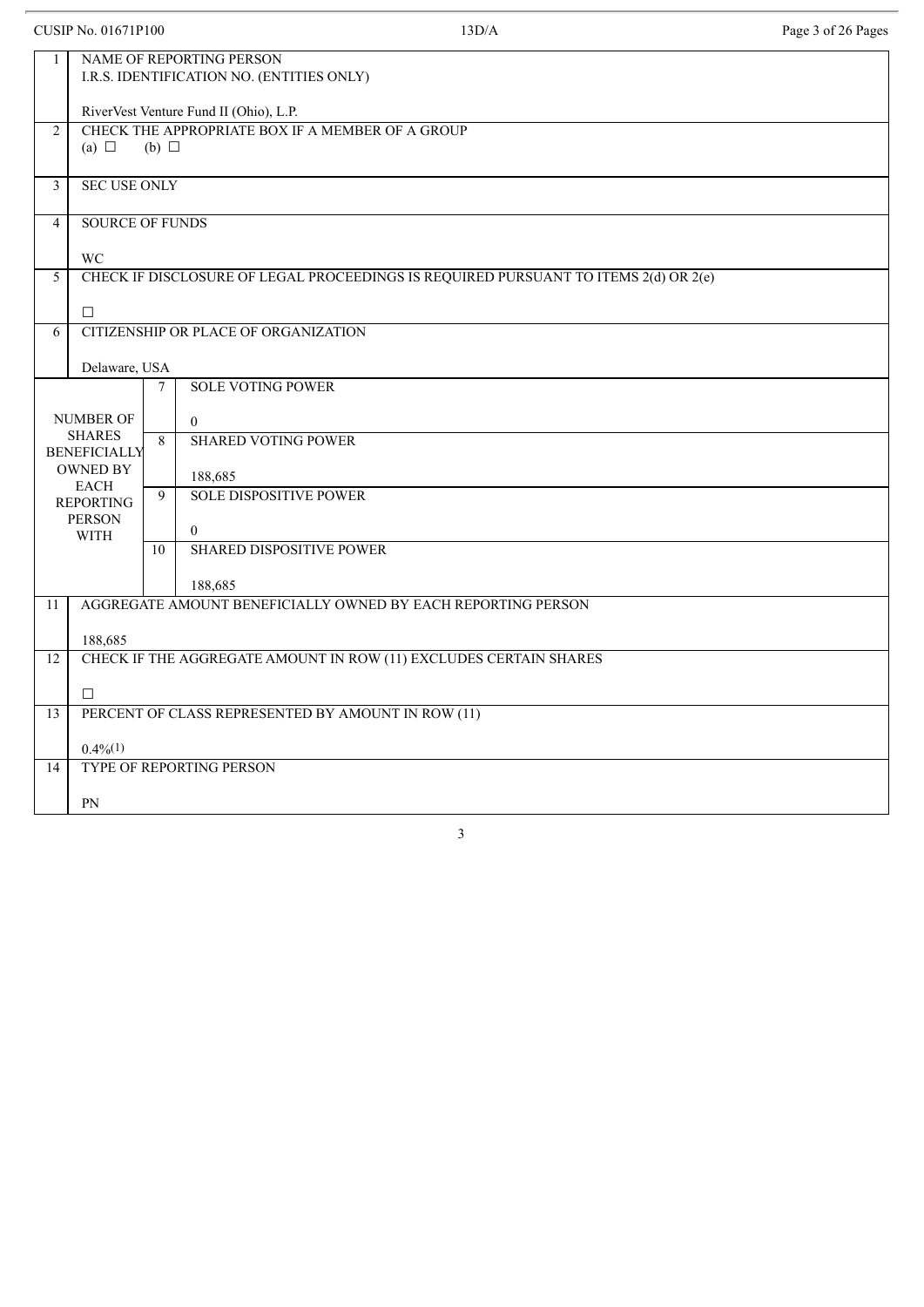|                         | <b>CUSIP No. 01671P100</b>                                            |                                                                     | 13D/A                                                                               | Page 4 of 26 Pages |  |  |  |  |
|-------------------------|-----------------------------------------------------------------------|---------------------------------------------------------------------|-------------------------------------------------------------------------------------|--------------------|--|--|--|--|
| $\mathbf{1}$            | NAME OF REPORTING PERSON<br>I.R.S. IDENTIFICATION NO. (ENTITIES ONLY) |                                                                     |                                                                                     |                    |  |  |  |  |
|                         | RiverVest Venture Partners II (Ohio), LLC                             |                                                                     |                                                                                     |                    |  |  |  |  |
| $\overline{2}$          | (a) $\Box$                                                            | CHECK THE APPROPRIATE BOX IF A MEMBER OF A GROUP<br>$(b)$ $\square$ |                                                                                     |                    |  |  |  |  |
| $\overline{\mathbf{3}}$ | <b>SEC USE ONLY</b>                                                   |                                                                     |                                                                                     |                    |  |  |  |  |
| $\overline{4}$          | <b>SOURCE OF FUNDS</b>                                                |                                                                     |                                                                                     |                    |  |  |  |  |
|                         | AF                                                                    |                                                                     |                                                                                     |                    |  |  |  |  |
| 5                       |                                                                       |                                                                     | CHECK IF DISCLOSURE OF LEGAL PROCEEDINGS IS REQUIRED PURSUANT TO ITEMS 2(d) OR 2(e) |                    |  |  |  |  |
|                         | $\Box$                                                                |                                                                     |                                                                                     |                    |  |  |  |  |
| 6                       |                                                                       |                                                                     | CITIZENSHIP OR PLACE OF ORGANIZATION                                                |                    |  |  |  |  |
|                         | Delaware, USA                                                         |                                                                     |                                                                                     |                    |  |  |  |  |
|                         |                                                                       | 7                                                                   | <b>SOLE VOTING POWER</b>                                                            |                    |  |  |  |  |
|                         | <b>NUMBER OF</b>                                                      |                                                                     | $\theta$                                                                            |                    |  |  |  |  |
|                         | <b>SHARES</b><br><b>BENEFICIALLY</b>                                  | 8                                                                   | <b>SHARED VOTING POWER</b>                                                          |                    |  |  |  |  |
|                         | <b>OWNED BY</b>                                                       |                                                                     | 188,685(2)                                                                          |                    |  |  |  |  |
|                         | <b>EACH</b><br><b>REPORTING</b>                                       | 9                                                                   | <b>SOLE DISPOSITIVE POWER</b>                                                       |                    |  |  |  |  |
|                         | <b>PERSON</b>                                                         |                                                                     | $\overline{0}$                                                                      |                    |  |  |  |  |
|                         | <b>WITH</b>                                                           | 10                                                                  | <b>SHARED DISPOSITIVE POWER</b>                                                     |                    |  |  |  |  |
|                         |                                                                       |                                                                     | 188,685(2)                                                                          |                    |  |  |  |  |
| 11                      |                                                                       |                                                                     | AGGREGATE AMOUNT BENEFICIALLY OWNED BY EACH REPORTING PERSON                        |                    |  |  |  |  |
|                         | 188,685(2)                                                            |                                                                     |                                                                                     |                    |  |  |  |  |
| 12                      |                                                                       |                                                                     | CHECK IF THE AGGREGATE AMOUNT IN ROW (11) EXCLUDES CERTAIN SHARES                   |                    |  |  |  |  |
|                         |                                                                       |                                                                     |                                                                                     |                    |  |  |  |  |
| 13                      | п                                                                     |                                                                     | PERCENT OF CLASS REPRESENTED BY AMOUNT IN ROW (11)                                  |                    |  |  |  |  |
|                         |                                                                       |                                                                     |                                                                                     |                    |  |  |  |  |
| 14                      | $0.4\%/1)$                                                            |                                                                     | TYPE OF REPORTING PERSON                                                            |                    |  |  |  |  |
|                         |                                                                       |                                                                     |                                                                                     |                    |  |  |  |  |
|                         | $00\,$                                                                |                                                                     |                                                                                     |                    |  |  |  |  |

(2) Represents 188,685 shares of Common Stock owned by RiverVest Venture Fund II (Ohio), L.P., a Delaware limited partnership ("RiverVest II (Ohio)"). RiverVest Venture Partners II (Ohio), LLC, a Delaware limited liability company ("RiverVest Partners II (Ohio)"), is the general partner of RiverVest II (Ohio).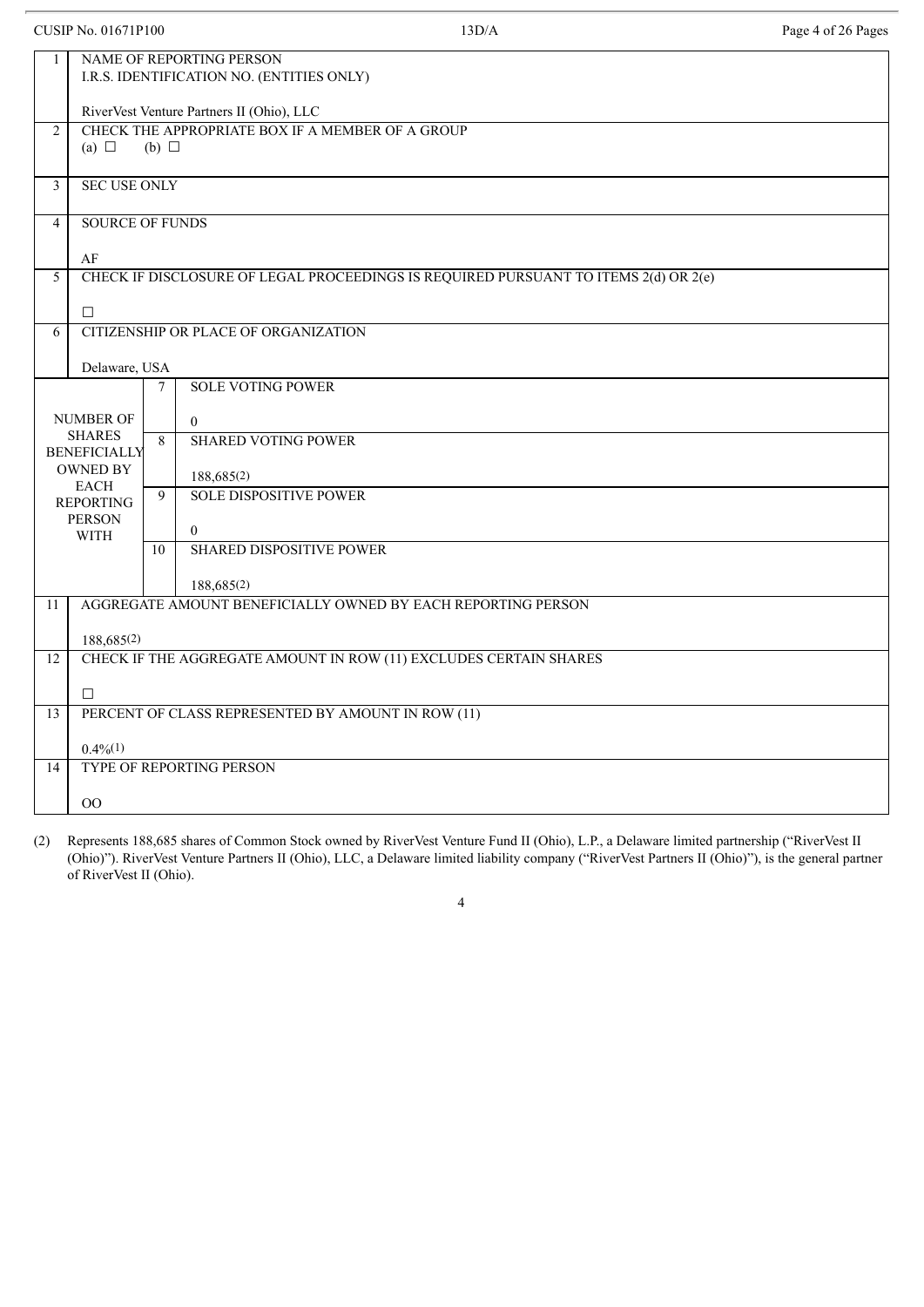|                | <b>CUSIP No. 01671P100</b>                                            |                 | 13D/A                                                                               | Page 5 of 26 Pages |  |  |  |
|----------------|-----------------------------------------------------------------------|-----------------|-------------------------------------------------------------------------------------|--------------------|--|--|--|
| $\mathbf{1}$   | NAME OF REPORTING PERSON<br>I.R.S. IDENTIFICATION NO. (ENTITIES ONLY) |                 |                                                                                     |                    |  |  |  |
|                | RiverVest Venture Partners II, L.P.                                   |                 |                                                                                     |                    |  |  |  |
| 2              | (a) $\Box$                                                            | $(b)$ $\square$ | CHECK THE APPROPRIATE BOX IF A MEMBER OF A GROUP                                    |                    |  |  |  |
| 3              | <b>SEC USE ONLY</b>                                                   |                 |                                                                                     |                    |  |  |  |
| $\overline{4}$ | <b>SOURCE OF FUNDS</b>                                                |                 |                                                                                     |                    |  |  |  |
|                | AF                                                                    |                 |                                                                                     |                    |  |  |  |
| 5              |                                                                       |                 | CHECK IF DISCLOSURE OF LEGAL PROCEEDINGS IS REQUIRED PURSUANT TO ITEMS 2(d) OR 2(e) |                    |  |  |  |
|                | $\Box$                                                                |                 |                                                                                     |                    |  |  |  |
| 6              |                                                                       |                 | CITIZENSHIP OR PLACE OF ORGANIZATION                                                |                    |  |  |  |
|                | Delaware, USA                                                         |                 |                                                                                     |                    |  |  |  |
|                |                                                                       | $\tau$          | <b>SOLE VOTING POWER</b>                                                            |                    |  |  |  |
|                | <b>NUMBER OF</b>                                                      |                 | $\overline{0}$                                                                      |                    |  |  |  |
|                | <b>SHARES</b><br><b>BENEFICIALLY</b>                                  | 8               | <b>SHARED VOTING POWER</b>                                                          |                    |  |  |  |
|                | <b>OWNED BY</b>                                                       |                 | 896,231(3)                                                                          |                    |  |  |  |
|                | <b>EACH</b><br><b>REPORTING</b>                                       | 9               | <b>SOLE DISPOSITIVE POWER</b>                                                       |                    |  |  |  |
|                | <b>PERSON</b>                                                         |                 |                                                                                     |                    |  |  |  |
|                | <b>WITH</b>                                                           | 10 <sup>1</sup> | $\mathbf{0}$<br><b>SHARED DISPOSITIVE POWER</b>                                     |                    |  |  |  |
|                |                                                                       |                 |                                                                                     |                    |  |  |  |
|                |                                                                       |                 | 896,231(3)<br>AGGREGATE AMOUNT BENEFICIALLY OWNED BY EACH REPORTING PERSON          |                    |  |  |  |
| 11             |                                                                       |                 |                                                                                     |                    |  |  |  |
|                | 896,231(3)                                                            |                 |                                                                                     |                    |  |  |  |
| 12             |                                                                       |                 | CHECK IF THE AGGREGATE AMOUNT IN ROW (11) EXCLUDES CERTAIN SHARES                   |                    |  |  |  |
|                | $\Box$                                                                |                 |                                                                                     |                    |  |  |  |
| 13             |                                                                       |                 | PERCENT OF CLASS REPRESENTED BY AMOUNT IN ROW (11)                                  |                    |  |  |  |
|                | $1.7\%(1)$                                                            |                 |                                                                                     |                    |  |  |  |
| 14             |                                                                       |                 | <b>TYPE OF REPORTING PERSON</b>                                                     |                    |  |  |  |
|                | PN                                                                    |                 |                                                                                     |                    |  |  |  |
|                |                                                                       |                 |                                                                                     |                    |  |  |  |

(3) Represents 12,877 shares of Common Stock held directly, 694,669 shares of Common Stock owned by RiverVest Venture Fund II, L.P., a Delaware limited partnership ("RiverVest II"), and 188,685 shares of Common Stock owned by RiverVest II (Ohio). RiverVest Venture Partners II, L.P., a Delaware limited partnership ("RiverVest Partners II"), is the general partner of RiverVest II and the sole member of RiverVest Partners II (Ohio), which is the general partner of RiverVest II (Ohio).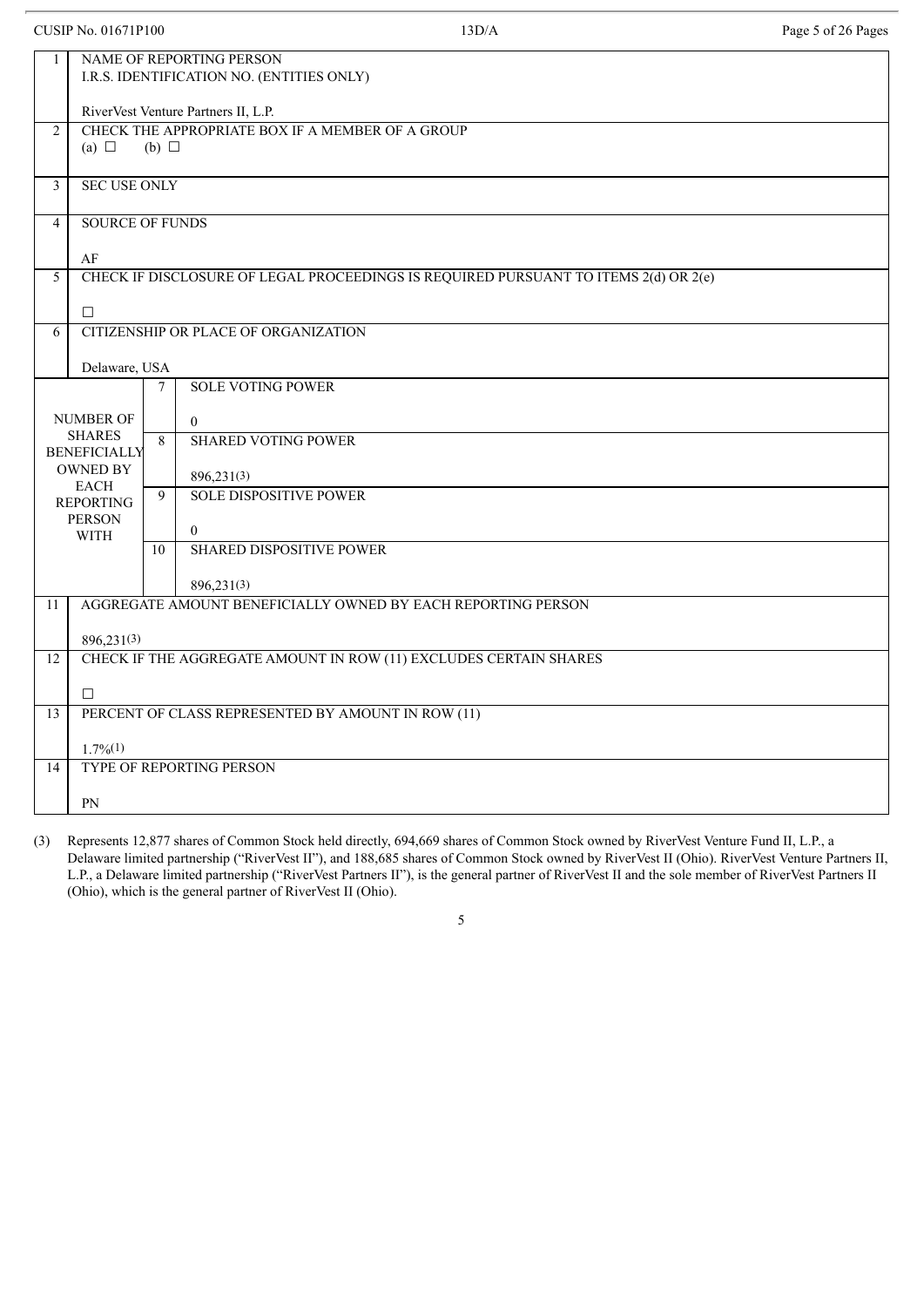| <b>CUSIP No. 01671P100</b> |                                                                       |                 | 13D/A                                                                               | Page 6 of 26 Pages |  |  |  |
|----------------------------|-----------------------------------------------------------------------|-----------------|-------------------------------------------------------------------------------------|--------------------|--|--|--|
| 1                          | NAME OF REPORTING PERSON<br>I.R.S. IDENTIFICATION NO. (ENTITIES ONLY) |                 |                                                                                     |                    |  |  |  |
|                            | RiverVest Venture Partners II, LLC                                    |                 |                                                                                     |                    |  |  |  |
| 2                          | (a) $\Box$                                                            | $(b)$ $\square$ | CHECK THE APPROPRIATE BOX IF A MEMBER OF A GROUP                                    |                    |  |  |  |
| 3                          | <b>SEC USE ONLY</b>                                                   |                 |                                                                                     |                    |  |  |  |
| $\overline{4}$             | <b>SOURCE OF FUNDS</b>                                                |                 |                                                                                     |                    |  |  |  |
|                            | AF                                                                    |                 |                                                                                     |                    |  |  |  |
| 5                          |                                                                       |                 | CHECK IF DISCLOSURE OF LEGAL PROCEEDINGS IS REQUIRED PURSUANT TO ITEMS 2(d) OR 2(e) |                    |  |  |  |
|                            | $\Box$                                                                |                 |                                                                                     |                    |  |  |  |
| 6                          |                                                                       |                 | CITIZENSHIP OR PLACE OF ORGANIZATION                                                |                    |  |  |  |
|                            | Delaware, USA                                                         |                 |                                                                                     |                    |  |  |  |
|                            |                                                                       | $\tau$          | <b>SOLE VOTING POWER</b>                                                            |                    |  |  |  |
|                            | <b>NUMBER OF</b>                                                      |                 | $\mathbf{0}$                                                                        |                    |  |  |  |
|                            | <b>SHARES</b><br><b>BENEFICIALLY</b>                                  | 8               | <b>SHARED VOTING POWER</b>                                                          |                    |  |  |  |
|                            | <b>OWNED BY</b>                                                       |                 | 896,231(4)                                                                          |                    |  |  |  |
|                            | <b>EACH</b>                                                           | 9               | <b>SOLE DISPOSITIVE POWER</b>                                                       |                    |  |  |  |
|                            | <b>REPORTING</b><br><b>PERSON</b>                                     |                 |                                                                                     |                    |  |  |  |
|                            | <b>WITH</b>                                                           | 10              | $\theta$<br><b>SHARED DISPOSITIVE POWER</b>                                         |                    |  |  |  |
|                            |                                                                       |                 |                                                                                     |                    |  |  |  |
|                            |                                                                       |                 | 896,231(4)                                                                          |                    |  |  |  |
| 11                         |                                                                       |                 | AGGREGATE AMOUNT BENEFICIALLY OWNED BY EACH REPORTING PERSON                        |                    |  |  |  |
|                            | 896,231(4)                                                            |                 |                                                                                     |                    |  |  |  |
| 12                         |                                                                       |                 | CHECK IF THE AGGREGATE AMOUNT IN ROW (11) EXCLUDES CERTAIN SHARES                   |                    |  |  |  |
|                            | $\Box$                                                                |                 |                                                                                     |                    |  |  |  |
| 13                         |                                                                       |                 | PERCENT OF CLASS REPRESENTED BY AMOUNT IN ROW (11)                                  |                    |  |  |  |
|                            | $1.7\%(1)$                                                            |                 |                                                                                     |                    |  |  |  |
| 14                         |                                                                       |                 | TYPE OF REPORTING PERSON                                                            |                    |  |  |  |
|                            | 00                                                                    |                 |                                                                                     |                    |  |  |  |
|                            |                                                                       |                 |                                                                                     |                    |  |  |  |

(4) Represents 12,877 shares of Common Stock owned by RiverVest Partners II, 694,669 shares of Common Stock owned by RiverVest II and 188,685 shares of Common Stock owned by RiverVest II (Ohio). RiverVest Venture Partners II, LLC, a Delaware limited liability company, is the general partner of RiverVest Partners II, which is (a) the general partner of RiverVest II and (b) the sole member of RiverVest Partners II (Ohio), which is the general partner of RiverVest II (Ohio).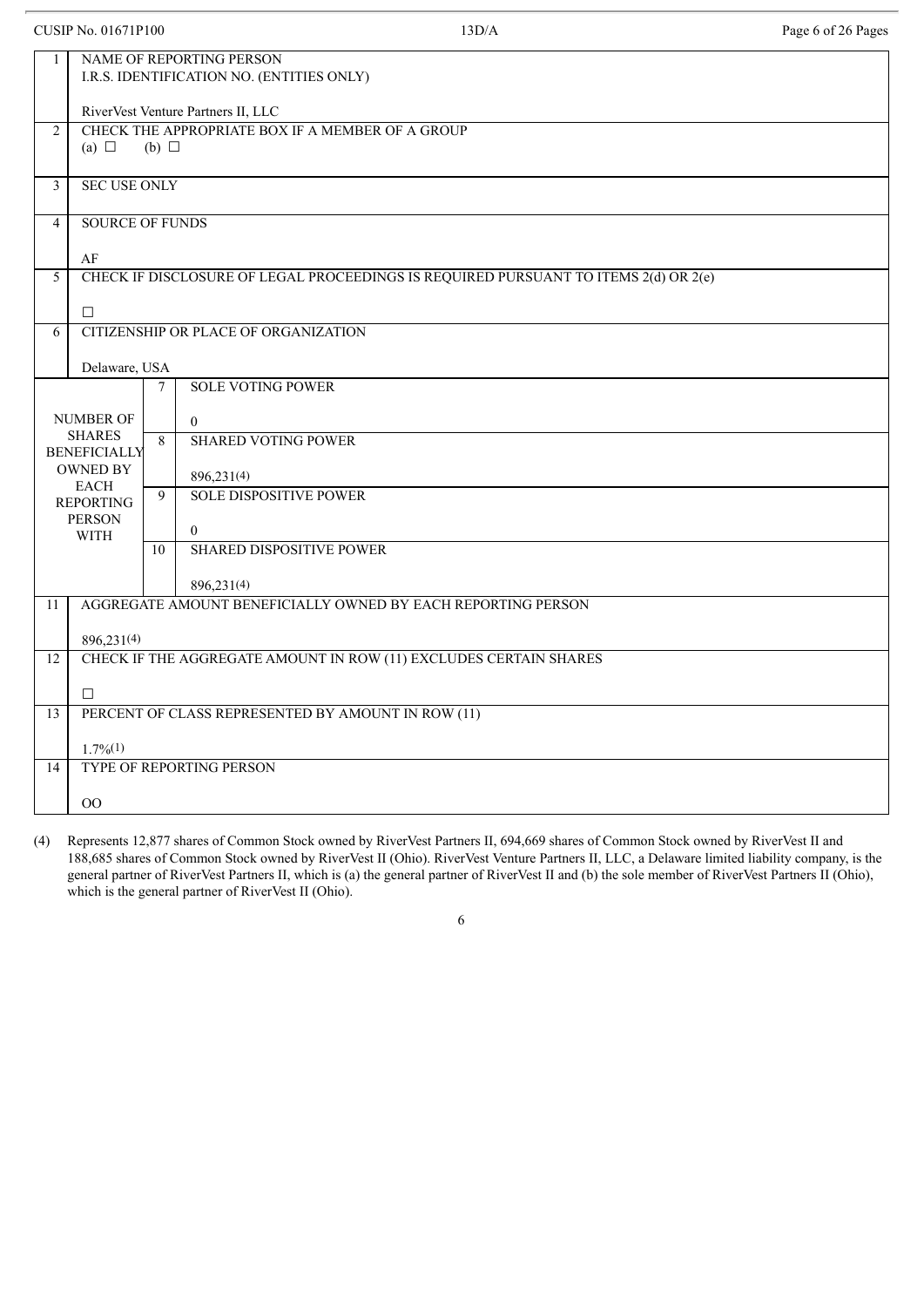|                | <b>CUSIP No. 01671P100</b>                                            |                 | 13D/A                                                                               | Page 7 of 26 Pages |  |  |  |
|----------------|-----------------------------------------------------------------------|-----------------|-------------------------------------------------------------------------------------|--------------------|--|--|--|
| 1              | NAME OF REPORTING PERSON<br>I.R.S. IDENTIFICATION NO. (ENTITIES ONLY) |                 |                                                                                     |                    |  |  |  |
|                | RiverVest Venture Fund III, L.P.                                      |                 |                                                                                     |                    |  |  |  |
| $\overline{2}$ | (a) $\Box$                                                            | $(b)$ $\square$ | CHECK THE APPROPRIATE BOX IF A MEMBER OF A GROUP                                    |                    |  |  |  |
| 3              | <b>SEC USE ONLY</b>                                                   |                 |                                                                                     |                    |  |  |  |
| $\overline{4}$ | <b>SOURCE OF FUNDS</b>                                                |                 |                                                                                     |                    |  |  |  |
|                | WC                                                                    |                 |                                                                                     |                    |  |  |  |
| 5              |                                                                       |                 | CHECK IF DISCLOSURE OF LEGAL PROCEEDINGS IS REQUIRED PURSUANT TO ITEMS 2(d) OR 2(e) |                    |  |  |  |
|                | $\Box$                                                                |                 |                                                                                     |                    |  |  |  |
| 6              |                                                                       |                 | CITIZENSHIP OR PLACE OF ORGANIZATION                                                |                    |  |  |  |
|                | Delaware, USA                                                         |                 |                                                                                     |                    |  |  |  |
|                |                                                                       | 7               | <b>SOLE VOTING POWER</b>                                                            |                    |  |  |  |
|                | <b>NUMBER OF</b><br><b>SHARES</b><br><b>BENEFICIALLY</b>              | 8               | $\overline{0}$<br><b>SHARED VOTING POWER</b>                                        |                    |  |  |  |
|                | <b>OWNED BY</b>                                                       |                 | 2,341,594                                                                           |                    |  |  |  |
|                | <b>EACH</b><br><b>REPORTING</b>                                       | 9               | <b>SOLE DISPOSITIVE POWER</b>                                                       |                    |  |  |  |
|                | <b>PERSON</b><br><b>WITH</b>                                          |                 | $\overline{0}$                                                                      |                    |  |  |  |
|                |                                                                       | 10              | <b>SHARED DISPOSITIVE POWER</b>                                                     |                    |  |  |  |
|                |                                                                       |                 | 2,341,594                                                                           |                    |  |  |  |
| 11             |                                                                       |                 | AGGREGATE AMOUNT BENEFICIALLY OWNED BY EACH REPORTING PERSON                        |                    |  |  |  |
|                | 2,341,594(5)                                                          |                 |                                                                                     |                    |  |  |  |
| 12             |                                                                       |                 | CHECK IF THE AGGREGATE AMOUNT IN ROW (11) EXCLUDES CERTAIN SHARES                   |                    |  |  |  |
|                | □                                                                     |                 |                                                                                     |                    |  |  |  |
| 13             |                                                                       |                 | PERCENT OF CLASS REPRESENTED BY AMOUNT IN ROW (11)                                  |                    |  |  |  |
|                | $4.5\%(1)$                                                            |                 |                                                                                     |                    |  |  |  |
| 14             |                                                                       |                 | TYPE OF REPORTING PERSON                                                            |                    |  |  |  |
|                | PN                                                                    |                 |                                                                                     |                    |  |  |  |

(5) Includes 1,139,537 shares of Common Stock that are pledged to secure a line of credit pursuant to a customary collateral agreement and promissory note. As of the date of this report, there is no outstanding balance on the line of credit.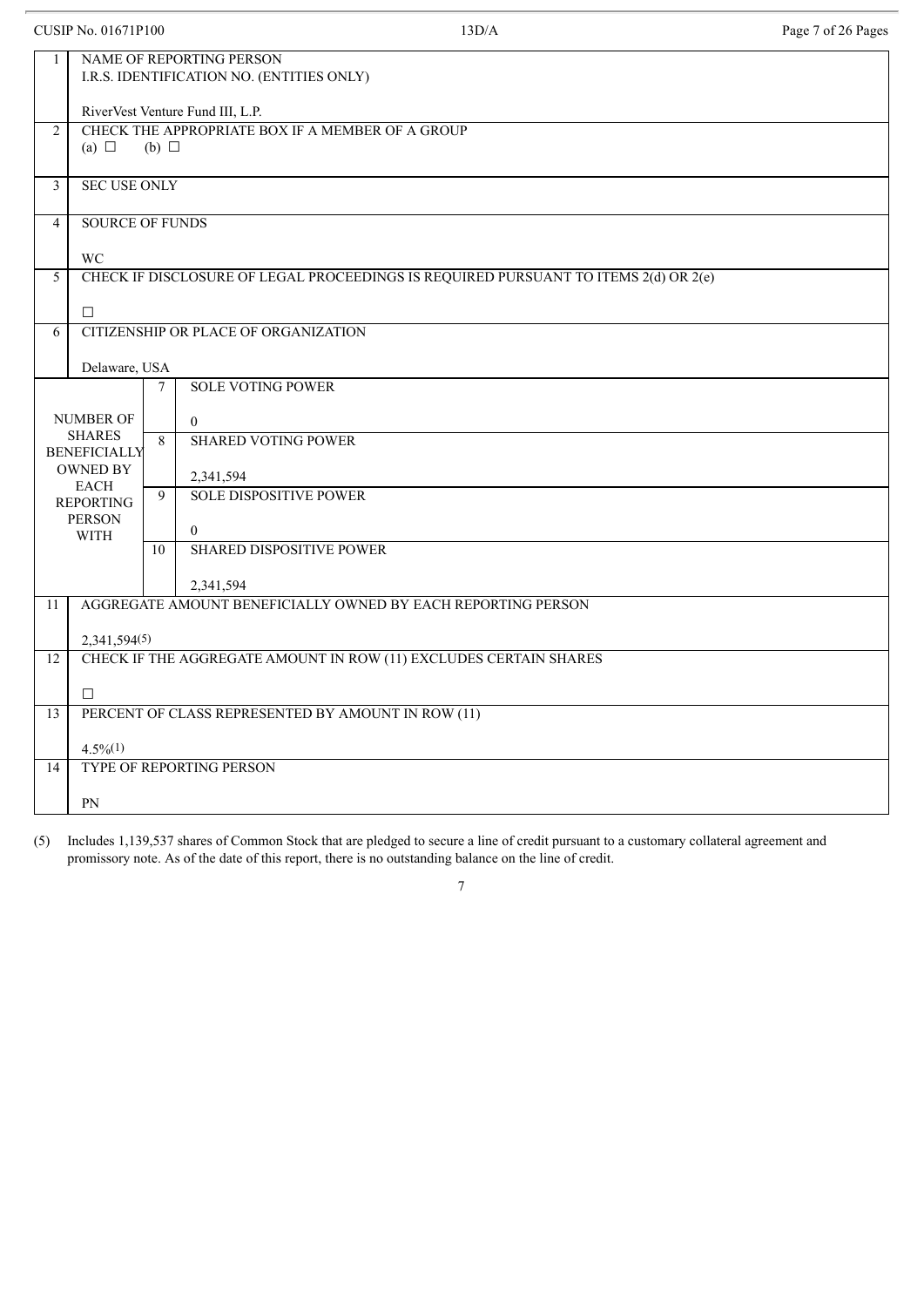|                | <b>CUSIP No. 01671P100</b>                                            |                 | 13D/A                                                                               | Page 8 of 26 Pages |  |  |  |  |
|----------------|-----------------------------------------------------------------------|-----------------|-------------------------------------------------------------------------------------|--------------------|--|--|--|--|
| $\mathbf{1}$   | NAME OF REPORTING PERSON<br>I.R.S. IDENTIFICATION NO. (ENTITIES ONLY) |                 |                                                                                     |                    |  |  |  |  |
|                | RiverVest Venture Fund III (Ohio), L.P.                               |                 |                                                                                     |                    |  |  |  |  |
| $\overline{2}$ | (a) $\Box$                                                            | $(b)$ $\square$ | CHECK THE APPROPRIATE BOX IF A MEMBER OF A GROUP                                    |                    |  |  |  |  |
| 3              | <b>SEC USE ONLY</b>                                                   |                 |                                                                                     |                    |  |  |  |  |
| $\overline{4}$ | <b>SOURCE OF FUNDS</b>                                                |                 |                                                                                     |                    |  |  |  |  |
|                | <b>WC</b>                                                             |                 |                                                                                     |                    |  |  |  |  |
| 5              |                                                                       |                 | CHECK IF DISCLOSURE OF LEGAL PROCEEDINGS IS REQUIRED PURSUANT TO ITEMS 2(d) OR 2(e) |                    |  |  |  |  |
|                | п                                                                     |                 |                                                                                     |                    |  |  |  |  |
| 6              |                                                                       |                 | CITIZENSHIP OR PLACE OF ORGANIZATION                                                |                    |  |  |  |  |
|                | Delaware, USA                                                         |                 |                                                                                     |                    |  |  |  |  |
|                |                                                                       | 7               | <b>SOLE VOTING POWER</b>                                                            |                    |  |  |  |  |
|                | <b>NUMBER OF</b>                                                      |                 | $\boldsymbol{0}$                                                                    |                    |  |  |  |  |
|                | <b>SHARES</b><br><b>BENEFICIALLY</b>                                  | 8               | <b>SHARED VOTING POWER</b>                                                          |                    |  |  |  |  |
|                | <b>OWNED BY</b>                                                       |                 | 124,275                                                                             |                    |  |  |  |  |
|                | <b>EACH</b><br><b>REPORTING</b>                                       | 9               | <b>SOLE DISPOSITIVE POWER</b>                                                       |                    |  |  |  |  |
|                | <b>PERSON</b><br><b>WITH</b>                                          |                 | $\overline{0}$                                                                      |                    |  |  |  |  |
|                |                                                                       | 10              | <b>SHARED DISPOSITIVE POWER</b>                                                     |                    |  |  |  |  |
|                |                                                                       |                 | 124,275                                                                             |                    |  |  |  |  |
| 11             |                                                                       |                 | AGGREGATE AMOUNT BENEFICIALLY OWNED BY EACH REPORTING PERSON                        |                    |  |  |  |  |
|                | 124,275(6)                                                            |                 |                                                                                     |                    |  |  |  |  |
| 12             |                                                                       |                 | CHECK IF THE AGGREGATE AMOUNT IN ROW (11) EXCLUDES CERTAIN SHARES                   |                    |  |  |  |  |
|                | $\Box$                                                                |                 |                                                                                     |                    |  |  |  |  |
| 13             |                                                                       |                 | PERCENT OF CLASS REPRESENTED BY AMOUNT IN ROW (11)                                  |                    |  |  |  |  |
|                | $0.2\%/1)$                                                            |                 |                                                                                     |                    |  |  |  |  |
| 14             |                                                                       |                 | TYPE OF REPORTING PERSON                                                            |                    |  |  |  |  |
|                | PN                                                                    |                 |                                                                                     |                    |  |  |  |  |

(6) Includes 60,463 shares of Common Stock that are pledged to secure a line of credit pursuant to a customary collateral agreement and promissory note. As of the date of this report, there is no outstanding balance on the line of credit.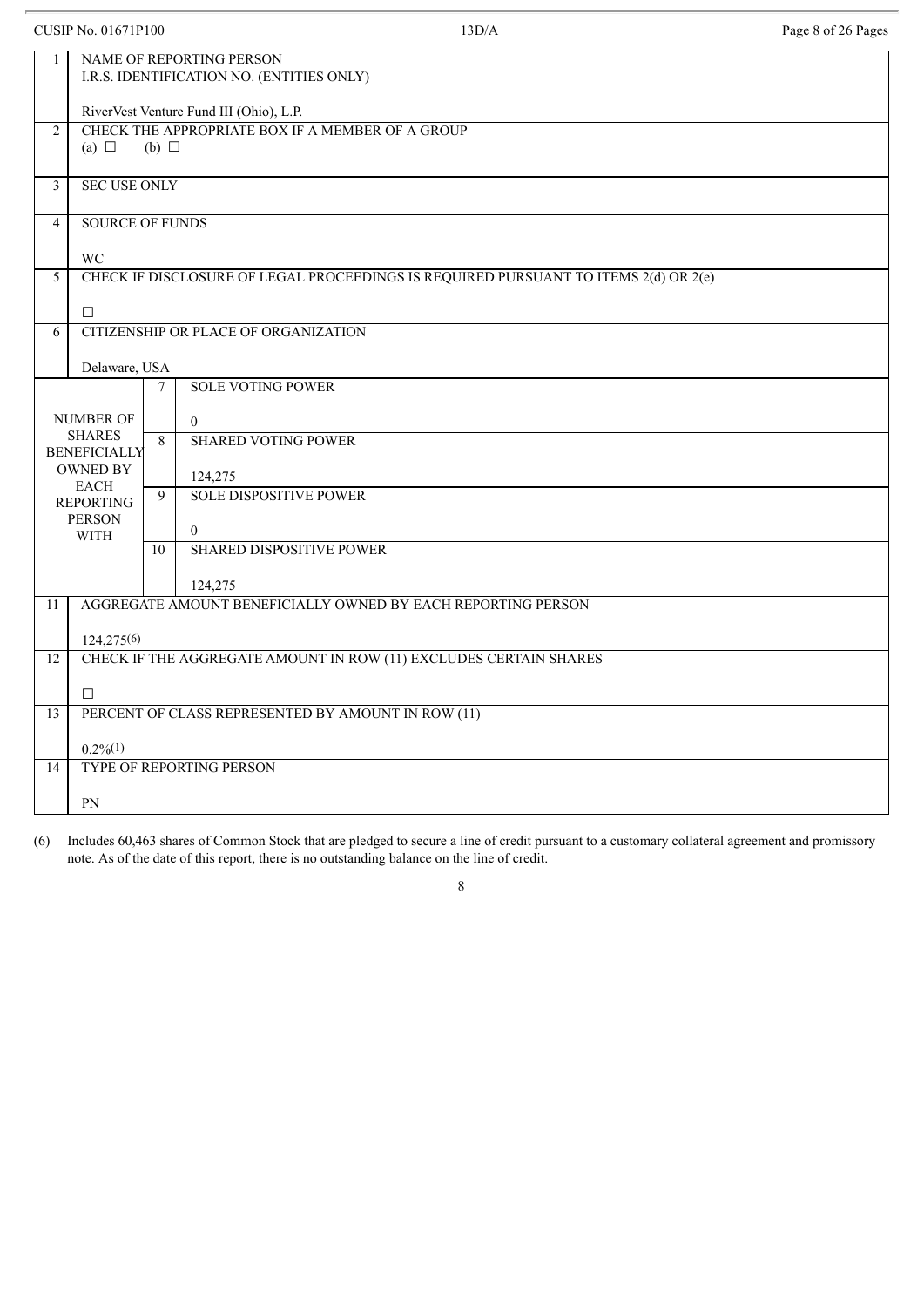|                | <b>CUSIP No. 01671P100</b>                 |                                                                     | 13D/A                                                                               | Page 9 of 26 Pages |  |  |  |  |
|----------------|--------------------------------------------|---------------------------------------------------------------------|-------------------------------------------------------------------------------------|--------------------|--|--|--|--|
| 1              |                                            |                                                                     | NAME OF REPORTING PERSON<br>I.R.S. IDENTIFICATION NO. (ENTITIES ONLY)               |                    |  |  |  |  |
|                | RiverVest Venture Partners III (Ohio), LLC |                                                                     |                                                                                     |                    |  |  |  |  |
| $\overline{2}$ | (a) $\Box$                                 | CHECK THE APPROPRIATE BOX IF A MEMBER OF A GROUP<br>$(b)$ $\square$ |                                                                                     |                    |  |  |  |  |
| 3              | <b>SEC USE ONLY</b>                        |                                                                     |                                                                                     |                    |  |  |  |  |
| $\overline{4}$ | <b>SOURCE OF FUNDS</b>                     |                                                                     |                                                                                     |                    |  |  |  |  |
|                | AF                                         |                                                                     |                                                                                     |                    |  |  |  |  |
| 5              |                                            |                                                                     | CHECK IF DISCLOSURE OF LEGAL PROCEEDINGS IS REQUIRED PURSUANT TO ITEMS 2(d) OR 2(e) |                    |  |  |  |  |
|                | $\Box$                                     |                                                                     |                                                                                     |                    |  |  |  |  |
| 6              |                                            |                                                                     | CITIZENSHIP OR PLACE OF ORGANIZATION                                                |                    |  |  |  |  |
|                | Delaware, USA                              |                                                                     |                                                                                     |                    |  |  |  |  |
|                |                                            | $\overline{7}$                                                      | <b>SOLE VOTING POWER</b>                                                            |                    |  |  |  |  |
|                | <b>NUMBER OF</b>                           |                                                                     | $\mathbf{0}$                                                                        |                    |  |  |  |  |
|                | <b>SHARES</b>                              | 8                                                                   | <b>SHARED VOTING POWER</b>                                                          |                    |  |  |  |  |
|                | <b>BENEFICIALLY</b><br><b>OWNED BY</b>     |                                                                     | 124,275(7)                                                                          |                    |  |  |  |  |
|                | <b>EACH</b><br><b>REPORTING</b>            | 9                                                                   | <b>SOLE DISPOSITIVE POWER</b>                                                       |                    |  |  |  |  |
|                | <b>PERSON</b>                              |                                                                     | $\overline{0}$                                                                      |                    |  |  |  |  |
|                | <b>WITH</b>                                | 10                                                                  | <b>SHARED DISPOSITIVE POWER</b>                                                     |                    |  |  |  |  |
|                |                                            |                                                                     |                                                                                     |                    |  |  |  |  |
| 11             |                                            |                                                                     | 124,275(7)<br>AGGREGATE AMOUNT BENEFICIALLY OWNED BY EACH REPORTING PERSON          |                    |  |  |  |  |
|                |                                            |                                                                     |                                                                                     |                    |  |  |  |  |
| 12             | 124,275(7)                                 |                                                                     | CHECK IF THE AGGREGATE AMOUNT IN ROW (11) EXCLUDES CERTAIN SHARES                   |                    |  |  |  |  |
|                |                                            |                                                                     |                                                                                     |                    |  |  |  |  |
| 13             | $\Box$                                     |                                                                     | PERCENT OF CLASS REPRESENTED BY AMOUNT IN ROW (11)                                  |                    |  |  |  |  |
|                |                                            |                                                                     |                                                                                     |                    |  |  |  |  |
| 14             | $0.2\%/1)$                                 |                                                                     | TYPE OF REPORTING PERSON                                                            |                    |  |  |  |  |
|                |                                            |                                                                     |                                                                                     |                    |  |  |  |  |
|                | $00\,$                                     |                                                                     |                                                                                     |                    |  |  |  |  |

(7) Represents 124,275 shares of Common Stock owned by RiverVest Venture Fund III (Ohio), L.P., a Delaware limited partnership ("RiverVest III (Ohio)"). RiverVest Venture Partners III (Ohio), LLC, a Delaware limited liability company ("RiverVest Partners III (Ohio)"), is the general partner of RiverVest III (Ohio).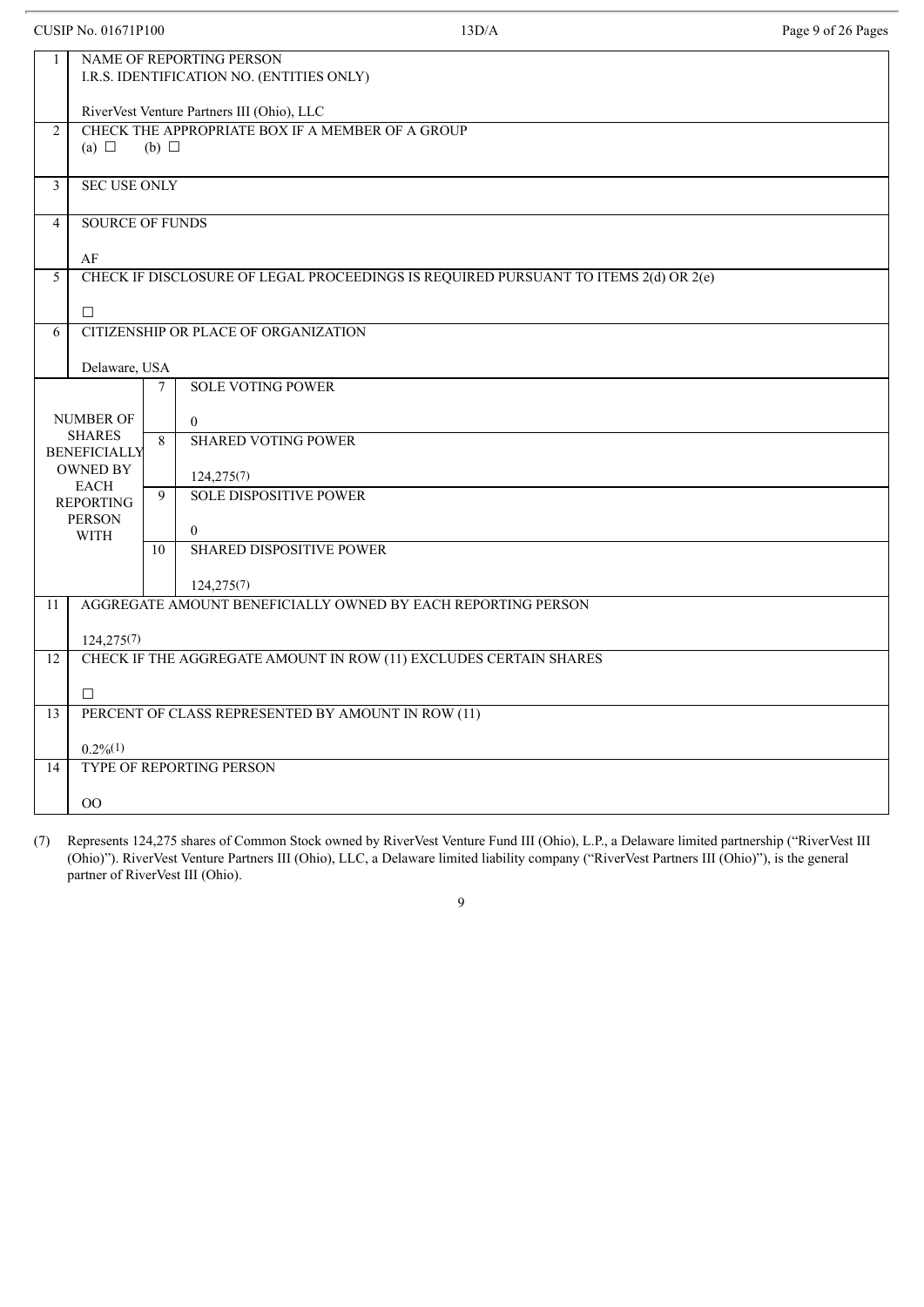|                | <b>CUSIP No. 01671P100</b>                                            |                 | 13D/A                                                                               | Page 10 of 26 Pages |  |  |  |  |
|----------------|-----------------------------------------------------------------------|-----------------|-------------------------------------------------------------------------------------|---------------------|--|--|--|--|
| $\mathbf{1}$   | NAME OF REPORTING PERSON<br>I.R.S. IDENTIFICATION NO. (ENTITIES ONLY) |                 |                                                                                     |                     |  |  |  |  |
|                | RiverVest Venture Partners III, L.P.                                  |                 |                                                                                     |                     |  |  |  |  |
| $\overline{2}$ | (a) $\Box$                                                            | $(b)$ $\square$ | CHECK THE APPROPRIATE BOX IF A MEMBER OF A GROUP                                    |                     |  |  |  |  |
| 3              | <b>SEC USE ONLY</b>                                                   |                 |                                                                                     |                     |  |  |  |  |
| $\overline{4}$ | <b>SOURCE OF FUNDS</b>                                                |                 |                                                                                     |                     |  |  |  |  |
|                | AF                                                                    |                 |                                                                                     |                     |  |  |  |  |
| 5              |                                                                       |                 | CHECK IF DISCLOSURE OF LEGAL PROCEEDINGS IS REQUIRED PURSUANT TO ITEMS 2(d) OR 2(e) |                     |  |  |  |  |
|                | $\Box$                                                                |                 |                                                                                     |                     |  |  |  |  |
| 6              |                                                                       |                 | CITIZENSHIP OR PLACE OF ORGANIZATION                                                |                     |  |  |  |  |
|                | Delaware, USA                                                         |                 |                                                                                     |                     |  |  |  |  |
|                |                                                                       | 7               | <b>SOLE VOTING POWER</b>                                                            |                     |  |  |  |  |
|                | <b>NUMBER OF</b>                                                      |                 | $\overline{0}$                                                                      |                     |  |  |  |  |
|                | <b>SHARES</b><br><b>BENEFICIALLY</b>                                  | 8               | <b>SHARED VOTING POWER</b>                                                          |                     |  |  |  |  |
|                | <b>OWNED BY</b>                                                       |                 | 2,498,721(8)                                                                        |                     |  |  |  |  |
|                | <b>EACH</b><br><b>REPORTING</b>                                       | 9               | <b>SOLE DISPOSITIVE POWER</b>                                                       |                     |  |  |  |  |
|                | <b>PERSON</b>                                                         |                 | $\theta$                                                                            |                     |  |  |  |  |
|                | <b>WITH</b>                                                           | 10              | <b>SHARED DISPOSITIVE POWER</b>                                                     |                     |  |  |  |  |
|                |                                                                       |                 |                                                                                     |                     |  |  |  |  |
| 11             |                                                                       |                 | 2,498,721(8)<br>AGGREGATE AMOUNT BENEFICIALLY OWNED BY EACH REPORTING PERSON        |                     |  |  |  |  |
|                |                                                                       |                 |                                                                                     |                     |  |  |  |  |
| 12             | 2,498,721(8)                                                          |                 | CHECK IF THE AGGREGATE AMOUNT IN ROW (11) EXCLUDES CERTAIN SHARES                   |                     |  |  |  |  |
|                |                                                                       |                 |                                                                                     |                     |  |  |  |  |
|                | $\Box$                                                                |                 |                                                                                     |                     |  |  |  |  |
| 13             |                                                                       |                 | PERCENT OF CLASS REPRESENTED BY AMOUNT IN ROW (11)                                  |                     |  |  |  |  |
|                | $4.8\%(1)$                                                            |                 |                                                                                     |                     |  |  |  |  |
| 14             |                                                                       |                 | TYPE OF REPORTING PERSON                                                            |                     |  |  |  |  |
|                | PN                                                                    |                 |                                                                                     |                     |  |  |  |  |

(8) Represents 32,852 shares of Common Stock held directly, 2,341,594 shares of Common Stock owned by RiverVest Venture Fund III, L.P., a Delaware limited partnership ("RiverVest III"), and 124,275 shares of Common Stock owned by RiverVest III (Ohio). RiverVest Venture Partners III, L.P., a Delaware limited partnership ("RiverVest Partners III"), is the general partner of RiverVest III and the sole member of RiverVest Partners III (Ohio), which is the general partner of RiverVest III (Ohio).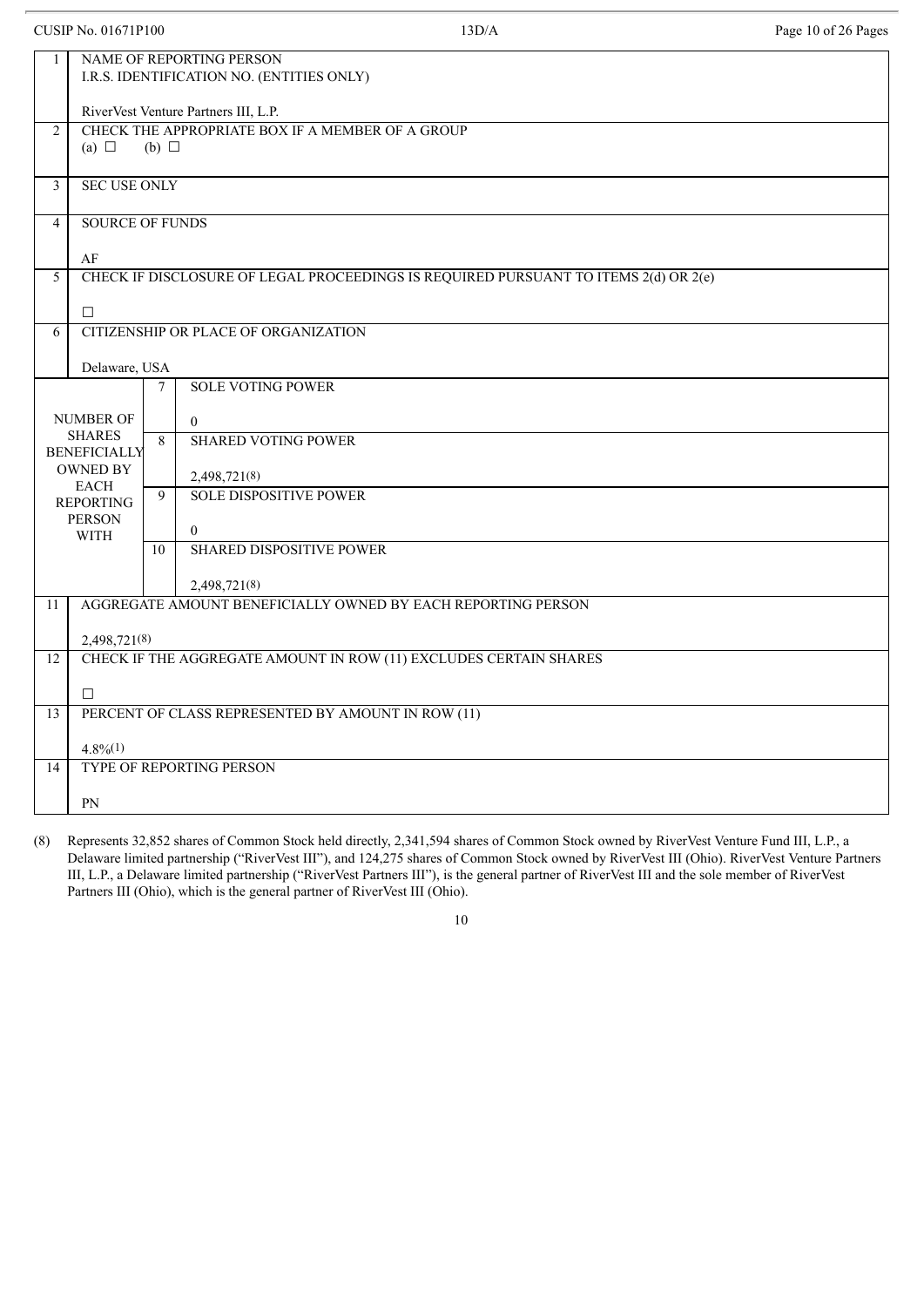|                | <b>CUSIP No. 01671P100</b>                                            |                 | 13D/A                                                                               | Page 11 of 26 Pages |  |  |  |
|----------------|-----------------------------------------------------------------------|-----------------|-------------------------------------------------------------------------------------|---------------------|--|--|--|
| $\mathbf{1}$   | NAME OF REPORTING PERSON<br>I.R.S. IDENTIFICATION NO. (ENTITIES ONLY) |                 |                                                                                     |                     |  |  |  |
|                | RiverVest Venture Partners III, LLC                                   |                 |                                                                                     |                     |  |  |  |
| 2              | (a) $\Box$                                                            | $(b)$ $\square$ | CHECK THE APPROPRIATE BOX IF A MEMBER OF A GROUP                                    |                     |  |  |  |
| $\mathfrak{Z}$ | <b>SEC USE ONLY</b>                                                   |                 |                                                                                     |                     |  |  |  |
| $\overline{4}$ | <b>SOURCE OF FUNDS</b>                                                |                 |                                                                                     |                     |  |  |  |
|                | AF                                                                    |                 |                                                                                     |                     |  |  |  |
| 5              |                                                                       |                 | CHECK IF DISCLOSURE OF LEGAL PROCEEDINGS IS REQUIRED PURSUANT TO ITEMS 2(d) OR 2(e) |                     |  |  |  |
|                | П.                                                                    |                 |                                                                                     |                     |  |  |  |
| 6              |                                                                       |                 | CITIZENSHIP OR PLACE OF ORGANIZATION                                                |                     |  |  |  |
|                | Delaware, USA                                                         |                 |                                                                                     |                     |  |  |  |
|                |                                                                       | $\tau$          | <b>SOLE VOTING POWER</b>                                                            |                     |  |  |  |
|                | <b>NUMBER OF</b><br><b>SHARES</b><br><b>BENEFICIALLY</b>              | 8               | $\overline{0}$<br><b>SHARED VOTING POWER</b>                                        |                     |  |  |  |
|                | <b>OWNED BY</b>                                                       |                 | 2,498,721(9)                                                                        |                     |  |  |  |
|                | <b>EACH</b><br><b>REPORTING</b>                                       | 9               | <b>SOLE DISPOSITIVE POWER</b>                                                       |                     |  |  |  |
|                | <b>PERSON</b><br><b>WITH</b>                                          |                 | $\overline{0}$                                                                      |                     |  |  |  |
|                |                                                                       | 10              | <b>SHARED DISPOSITIVE POWER</b>                                                     |                     |  |  |  |
|                |                                                                       |                 | 2,498,721(9)                                                                        |                     |  |  |  |
| 11             |                                                                       |                 | AGGREGATE AMOUNT BENEFICIALLY OWNED BY EACH REPORTING PERSON                        |                     |  |  |  |
|                | 2,498,721(9)                                                          |                 |                                                                                     |                     |  |  |  |
| 12             |                                                                       |                 | CHECK IF THE AGGREGATE AMOUNT IN ROW (11) EXCLUDES CERTAIN SHARES                   |                     |  |  |  |
|                | $\Box$                                                                |                 |                                                                                     |                     |  |  |  |
| 13             |                                                                       |                 | PERCENT OF CLASS REPRESENTED BY AMOUNT IN ROW (11)                                  |                     |  |  |  |
|                | $4.8\%(1)$                                                            |                 |                                                                                     |                     |  |  |  |
| 14             |                                                                       |                 | TYPE OF REPORTING PERSON                                                            |                     |  |  |  |
|                |                                                                       |                 |                                                                                     |                     |  |  |  |
|                | 00                                                                    |                 |                                                                                     |                     |  |  |  |

(9) Represents 32,852 shares of Common Stock owned by RiverVest Partners III, 2,341,594 shares of Common Stock owned by RiverVest III and 124,275 shares of Common Stock owned by RiverVest III (Ohio). RiverVest Venture Partners III, LLC, a Delaware limited liability company, is the general partner of RiverVest Partners III, which is (a) the general partner of RiverVest III and (b) the sole member of RiverVest Partners III (Ohio), which is the general partner of RiverVest III (Ohio).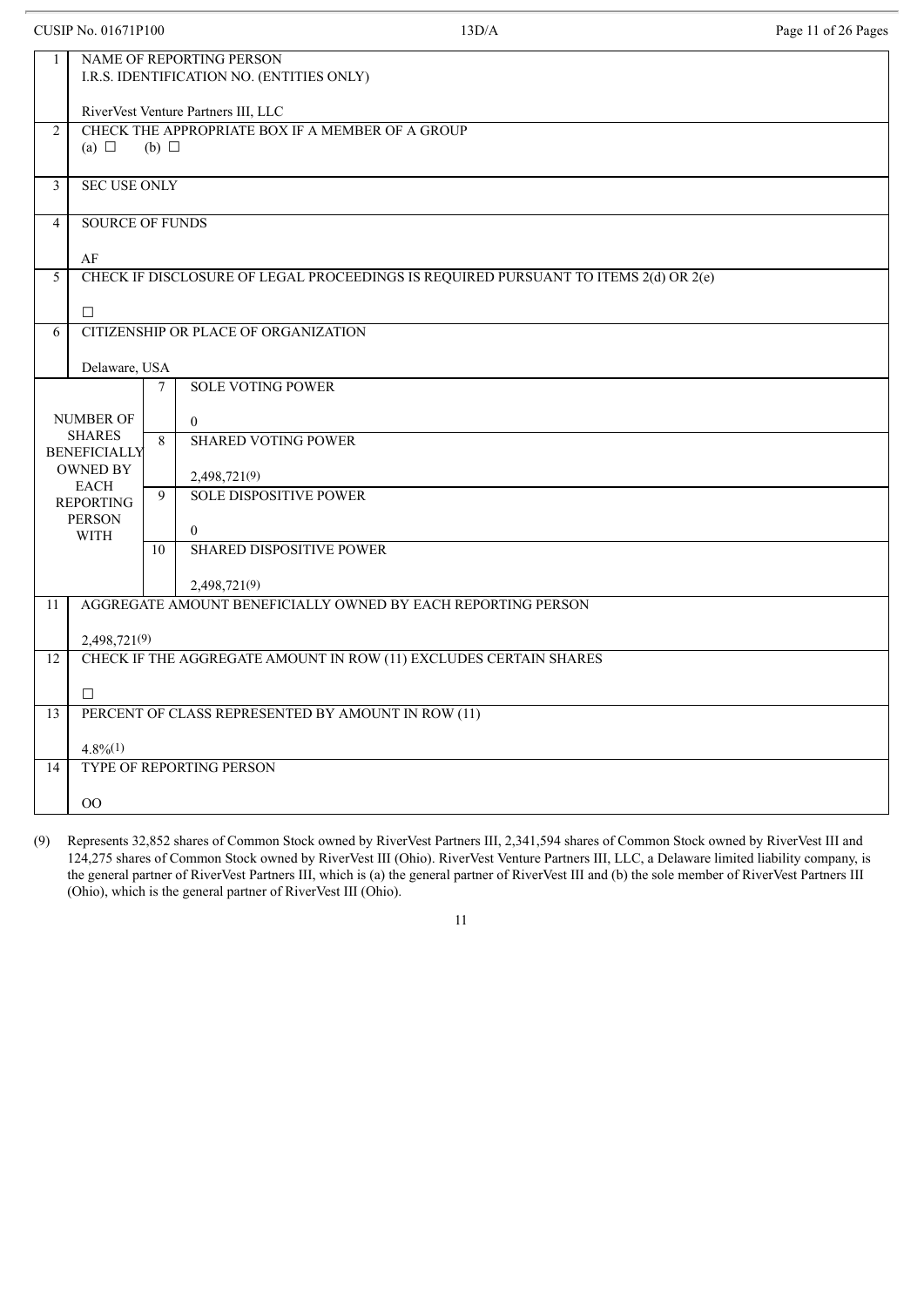|                | <b>CUSIP No. 01671P100</b>             |                 | 13D/A                                                                               | Page 12 of 26 Pages |  |  |  |  |
|----------------|----------------------------------------|-----------------|-------------------------------------------------------------------------------------|---------------------|--|--|--|--|
| $\mathbf{1}$   |                                        |                 | NAME OF REPORTING PERSON<br>I.R.S. IDENTIFICATION NO. (ENTITIES ONLY)               |                     |  |  |  |  |
|                | 3x5 RiverVest Fund II, L.P.            |                 |                                                                                     |                     |  |  |  |  |
| 2              | (a) $\Box$                             | $(b)$ $\square$ | CHECK THE APPROPRIATE BOX IF A MEMBER OF A GROUP                                    |                     |  |  |  |  |
| 3              | <b>SEC USE ONLY</b>                    |                 |                                                                                     |                     |  |  |  |  |
| $\overline{4}$ | <b>SOURCE OF FUNDS</b>                 |                 |                                                                                     |                     |  |  |  |  |
|                | <b>WC</b>                              |                 |                                                                                     |                     |  |  |  |  |
| 5              |                                        |                 | CHECK IF DISCLOSURE OF LEGAL PROCEEDINGS IS REQUIRED PURSUANT TO ITEMS 2(d) OR 2(e) |                     |  |  |  |  |
|                | $\Box$                                 |                 |                                                                                     |                     |  |  |  |  |
| 6              |                                        |                 | CITIZENSHIP OR PLACE OF ORGANIZATION                                                |                     |  |  |  |  |
|                | Delaware, USA                          |                 |                                                                                     |                     |  |  |  |  |
|                |                                        | 7               | <b>SOLE VOTING POWER</b>                                                            |                     |  |  |  |  |
|                | <b>NUMBER OF</b><br><b>SHARES</b>      | 8               | $\overline{0}$<br><b>SHARED VOTING POWER</b>                                        |                     |  |  |  |  |
|                | <b>BENEFICIALLY</b><br><b>OWNED BY</b> |                 | 1,483,103                                                                           |                     |  |  |  |  |
|                | <b>EACH</b><br><b>REPORTING</b>        | 9               | <b>SOLE DISPOSITIVE POWER</b>                                                       |                     |  |  |  |  |
|                | <b>PERSON</b><br><b>WITH</b>           |                 | $\overline{0}$                                                                      |                     |  |  |  |  |
|                |                                        | 10              | <b>SHARED DISPOSITIVE POWER</b>                                                     |                     |  |  |  |  |
|                |                                        |                 | 1,483,103                                                                           |                     |  |  |  |  |
| 11             |                                        |                 | AGGREGATE AMOUNT BENEFICIALLY OWNED BY EACH REPORTING PERSON                        |                     |  |  |  |  |
|                | 1,483,103(10)                          |                 |                                                                                     |                     |  |  |  |  |
| 12             |                                        |                 | CHECK IF THE AGGREGATE AMOUNT IN ROW (11) EXCLUDES CERTAIN SHARES                   |                     |  |  |  |  |
|                | $\Box$                                 |                 |                                                                                     |                     |  |  |  |  |
| 13             |                                        |                 | PERCENT OF CLASS REPRESENTED BY AMOUNT IN ROW (11)                                  |                     |  |  |  |  |
|                | $2.8\%/1)$                             |                 |                                                                                     |                     |  |  |  |  |
| 14             |                                        |                 | TYPE OF REPORTING PERSON                                                            |                     |  |  |  |  |
|                | PN                                     |                 |                                                                                     |                     |  |  |  |  |

(10) Includes 1,351,189 shares of Common Stock that are pledged to secure a line of credit pursuant to a customary collateral agreement and promissory note. As of the date of this report, there is no outstanding balance on the line of credit.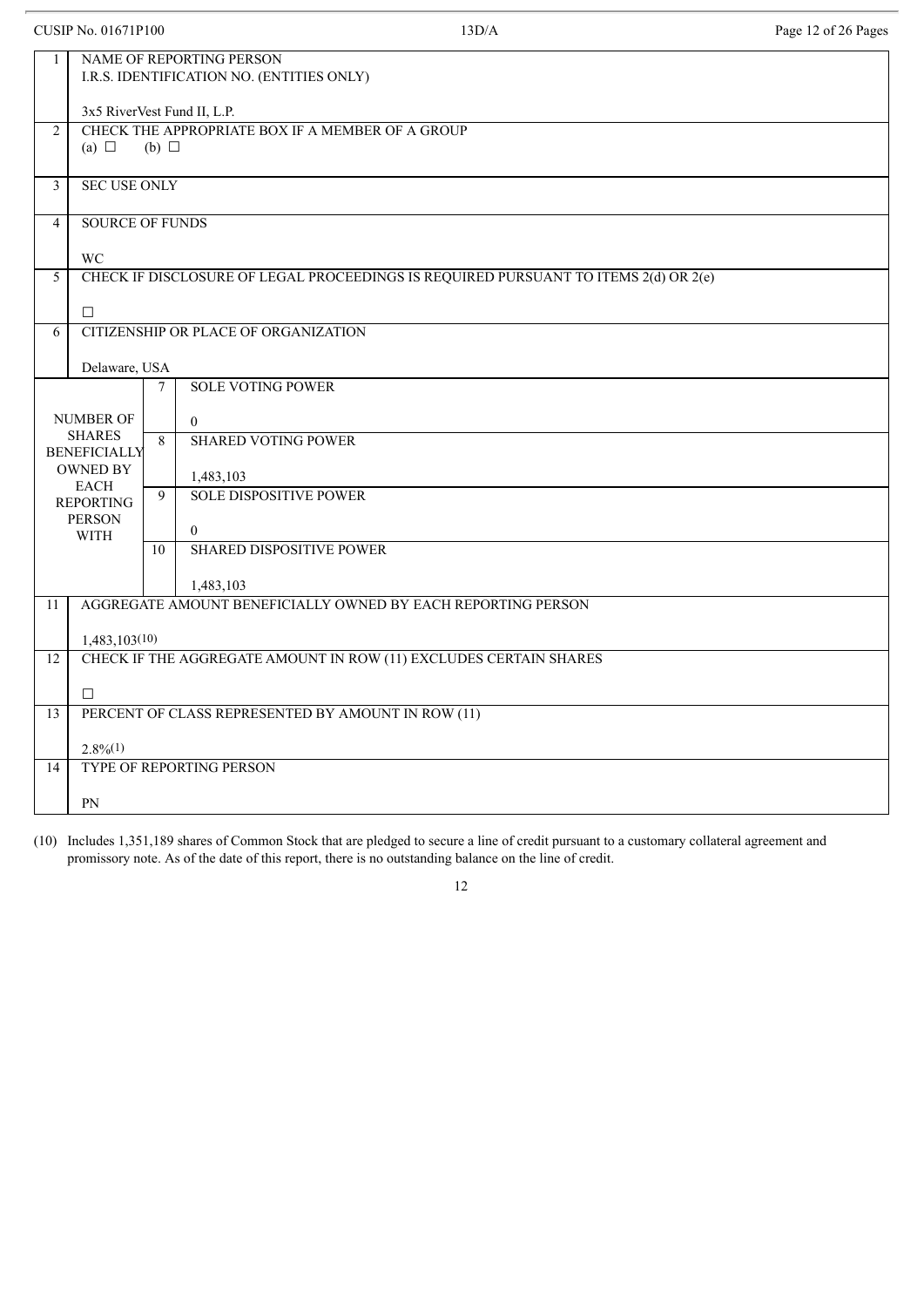|                         | <b>CUSIP No. 01671P100</b>                                            |            | 13D/A                                                                               | Page 13 of 26 Pages |  |  |  |
|-------------------------|-----------------------------------------------------------------------|------------|-------------------------------------------------------------------------------------|---------------------|--|--|--|
| 1                       | NAME OF REPORTING PERSON<br>I.R.S. IDENTIFICATION NO. (ENTITIES ONLY) |            |                                                                                     |                     |  |  |  |
|                         | 3x5 RiverVest Fund II-B, L.P.                                         |            |                                                                                     |                     |  |  |  |
| 2                       | (a) $\Box$                                                            | (b) $\Box$ | CHECK THE APPROPRIATE BOX IF A MEMBER OF A GROUP                                    |                     |  |  |  |
| $\overline{\mathbf{3}}$ | <b>SEC USE ONLY</b>                                                   |            |                                                                                     |                     |  |  |  |
| $\overline{4}$          | <b>SOURCE OF FUNDS</b>                                                |            |                                                                                     |                     |  |  |  |
|                         | WC                                                                    |            |                                                                                     |                     |  |  |  |
| 5                       |                                                                       |            | CHECK IF DISCLOSURE OF LEGAL PROCEEDINGS IS REQUIRED PURSUANT TO ITEMS 2(d) OR 2(e) |                     |  |  |  |
|                         | $\Box$                                                                |            |                                                                                     |                     |  |  |  |
| 6                       |                                                                       |            | CITIZENSHIP OR PLACE OF ORGANIZATION                                                |                     |  |  |  |
|                         | Delaware, USA                                                         |            |                                                                                     |                     |  |  |  |
|                         |                                                                       | 7          | <b>SOLE VOTING POWER</b>                                                            |                     |  |  |  |
|                         | <b>NUMBER OF</b>                                                      |            | $\overline{0}$                                                                      |                     |  |  |  |
|                         | <b>SHARES</b><br><b>BENEFICIALLY</b>                                  | 8          | <b>SHARED VOTING POWER</b>                                                          |                     |  |  |  |
|                         | <b>OWNED BY</b>                                                       |            | 55,606                                                                              |                     |  |  |  |
|                         | <b>EACH</b><br><b>REPORTING</b>                                       | 9          | <b>SOLE DISPOSITIVE POWER</b>                                                       |                     |  |  |  |
|                         | <b>PERSON</b><br><b>WITH</b>                                          |            | $\overline{0}$                                                                      |                     |  |  |  |
|                         |                                                                       | 10         | <b>SHARED DISPOSITIVE POWER</b>                                                     |                     |  |  |  |
|                         |                                                                       |            | 55,606                                                                              |                     |  |  |  |
| 11                      |                                                                       |            | AGGREGATE AMOUNT BENEFICIALLY OWNED BY EACH REPORTING PERSON                        |                     |  |  |  |
|                         | 55,606                                                                |            |                                                                                     |                     |  |  |  |
| 12                      |                                                                       |            | CHECK IF THE AGGREGATE AMOUNT IN ROW (11) EXCLUDES CERTAIN SHARES                   |                     |  |  |  |
|                         | $\Box$                                                                |            |                                                                                     |                     |  |  |  |
| 13                      |                                                                       |            | PERCENT OF CLASS REPRESENTED BY AMOUNT IN ROW (11)                                  |                     |  |  |  |
|                         | $0.1\%/1)$                                                            |            |                                                                                     |                     |  |  |  |
| 14                      |                                                                       |            | TYPE OF REPORTING PERSON                                                            |                     |  |  |  |
|                         |                                                                       |            |                                                                                     |                     |  |  |  |
|                         | PN                                                                    |            |                                                                                     |                     |  |  |  |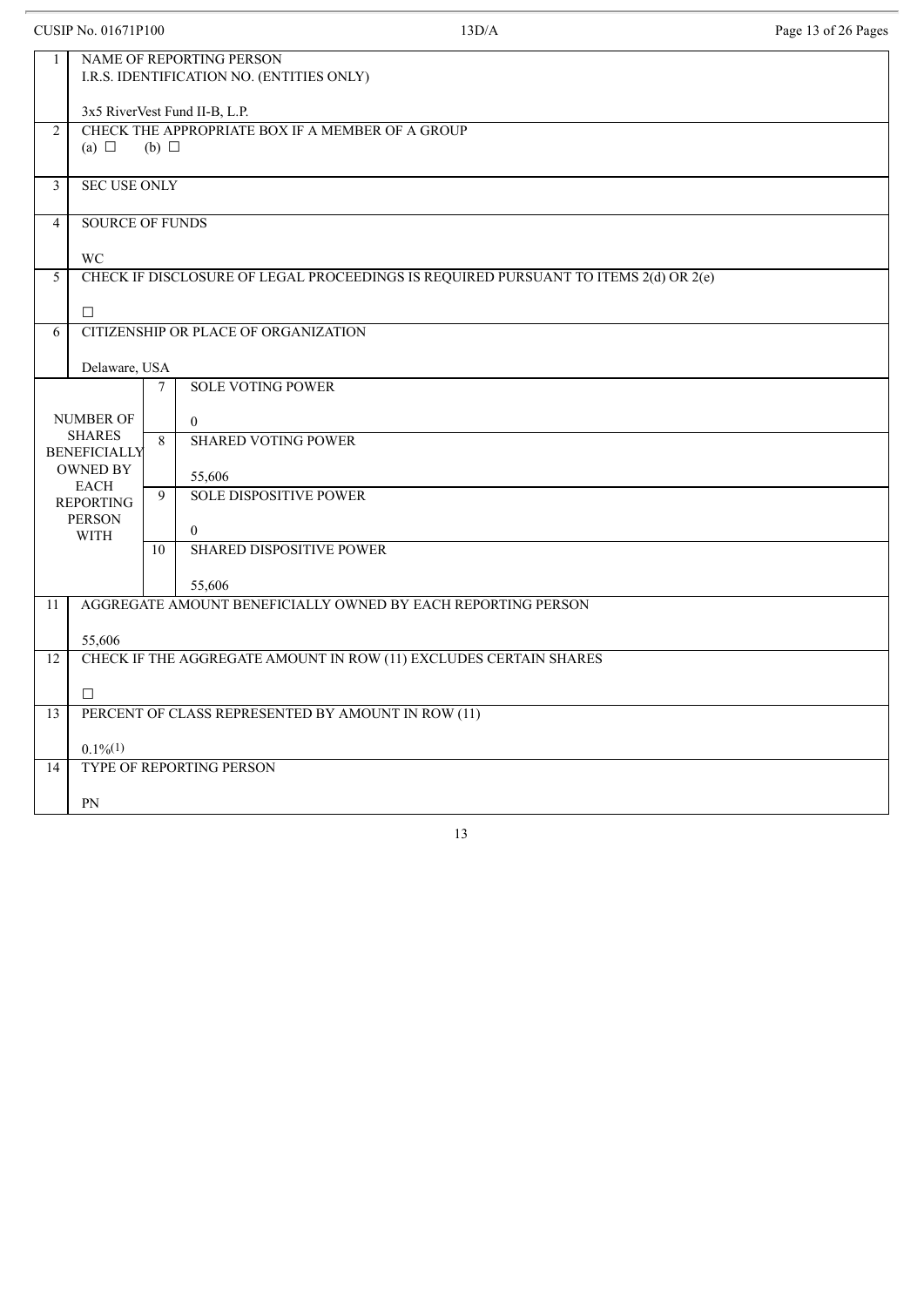|                                                          | <b>CUSIP No. 01671P100</b>                                                        |        | 13D/A                                                                               | Page 14 of 26 Pages |  |  |  |  |
|----------------------------------------------------------|-----------------------------------------------------------------------------------|--------|-------------------------------------------------------------------------------------|---------------------|--|--|--|--|
| $\mathbf{1}$                                             | NAME OF REPORTING PERSON<br>I.R.S. IDENTIFICATION NO. (ENTITIES ONLY)             |        |                                                                                     |                     |  |  |  |  |
|                                                          | 3x5 RiverVest Partners II, LLC                                                    |        |                                                                                     |                     |  |  |  |  |
| $\overline{2}$                                           | CHECK THE APPROPRIATE BOX IF A MEMBER OF A GROUP<br>(a) $\Box$<br>$(b)$ $\square$ |        |                                                                                     |                     |  |  |  |  |
| 3                                                        | <b>SEC USE ONLY</b>                                                               |        |                                                                                     |                     |  |  |  |  |
| $\overline{4}$                                           | <b>SOURCE OF FUNDS</b>                                                            |        |                                                                                     |                     |  |  |  |  |
|                                                          | AF                                                                                |        |                                                                                     |                     |  |  |  |  |
| 5                                                        |                                                                                   |        | CHECK IF DISCLOSURE OF LEGAL PROCEEDINGS IS REQUIRED PURSUANT TO ITEMS 2(d) OR 2(e) |                     |  |  |  |  |
|                                                          | $\Box$                                                                            |        |                                                                                     |                     |  |  |  |  |
| 6                                                        |                                                                                   |        | CITIZENSHIP OR PLACE OF ORGANIZATION                                                |                     |  |  |  |  |
|                                                          | Delaware, USA                                                                     |        |                                                                                     |                     |  |  |  |  |
|                                                          |                                                                                   | $\tau$ | <b>SOLE VOTING POWER</b>                                                            |                     |  |  |  |  |
| <b>NUMBER OF</b><br><b>SHARES</b><br><b>BENEFICIALLY</b> |                                                                                   | 8      | $\overline{0}$<br><b>SHARED VOTING POWER</b>                                        |                     |  |  |  |  |
|                                                          | <b>OWNED BY</b><br><b>EACH</b>                                                    |        | 1,538,709(11)                                                                       |                     |  |  |  |  |
|                                                          | <b>REPORTING</b>                                                                  | 9      | <b>SOLE DISPOSITIVE POWER</b>                                                       |                     |  |  |  |  |
|                                                          | <b>PERSON</b><br><b>WITH</b>                                                      |        | $\overline{0}$                                                                      |                     |  |  |  |  |
|                                                          |                                                                                   | 10     | <b>SHARED DISPOSITIVE POWER</b>                                                     |                     |  |  |  |  |
|                                                          |                                                                                   |        | 1,538,709(11)                                                                       |                     |  |  |  |  |
| 11                                                       |                                                                                   |        | AGGREGATE AMOUNT BENEFICIALLY OWNED BY EACH REPORTING PERSON                        |                     |  |  |  |  |
|                                                          | 1,538,709(11)                                                                     |        |                                                                                     |                     |  |  |  |  |
| 12                                                       |                                                                                   |        | CHECK IF THE AGGREGATE AMOUNT IN ROW (11) EXCLUDES CERTAIN SHARES                   |                     |  |  |  |  |
|                                                          | $\Box$                                                                            |        |                                                                                     |                     |  |  |  |  |
| 13                                                       |                                                                                   |        | PERCENT OF CLASS REPRESENTED BY AMOUNT IN ROW (11)                                  |                     |  |  |  |  |
|                                                          | $2.9\%(1)$                                                                        |        |                                                                                     |                     |  |  |  |  |
| 14                                                       |                                                                                   |        | <b>TYPE OF REPORTING PERSON</b>                                                     |                     |  |  |  |  |
|                                                          |                                                                                   |        |                                                                                     |                     |  |  |  |  |
|                                                          | $00\,$                                                                            |        |                                                                                     |                     |  |  |  |  |

(11) Represents 1,483,103 shares of Common Stock owned by 3x5 RiverVest Fund II, L.P., a Delaware limited partnership ("3x5 RiverVest II"), and 55,606 shares of Common Stock owned by 3x5 RiverVest Fund II-B, L.P., a Delaware limited partnership ("3x5 RiverVest II-B"). 3x5 RiverVest Partners II, LLC, a Delaware limited liability company ("3x5 RiverVest Partners"), is the general partner of 3x5 RiverVest II and 3x5 RiverVest II-B.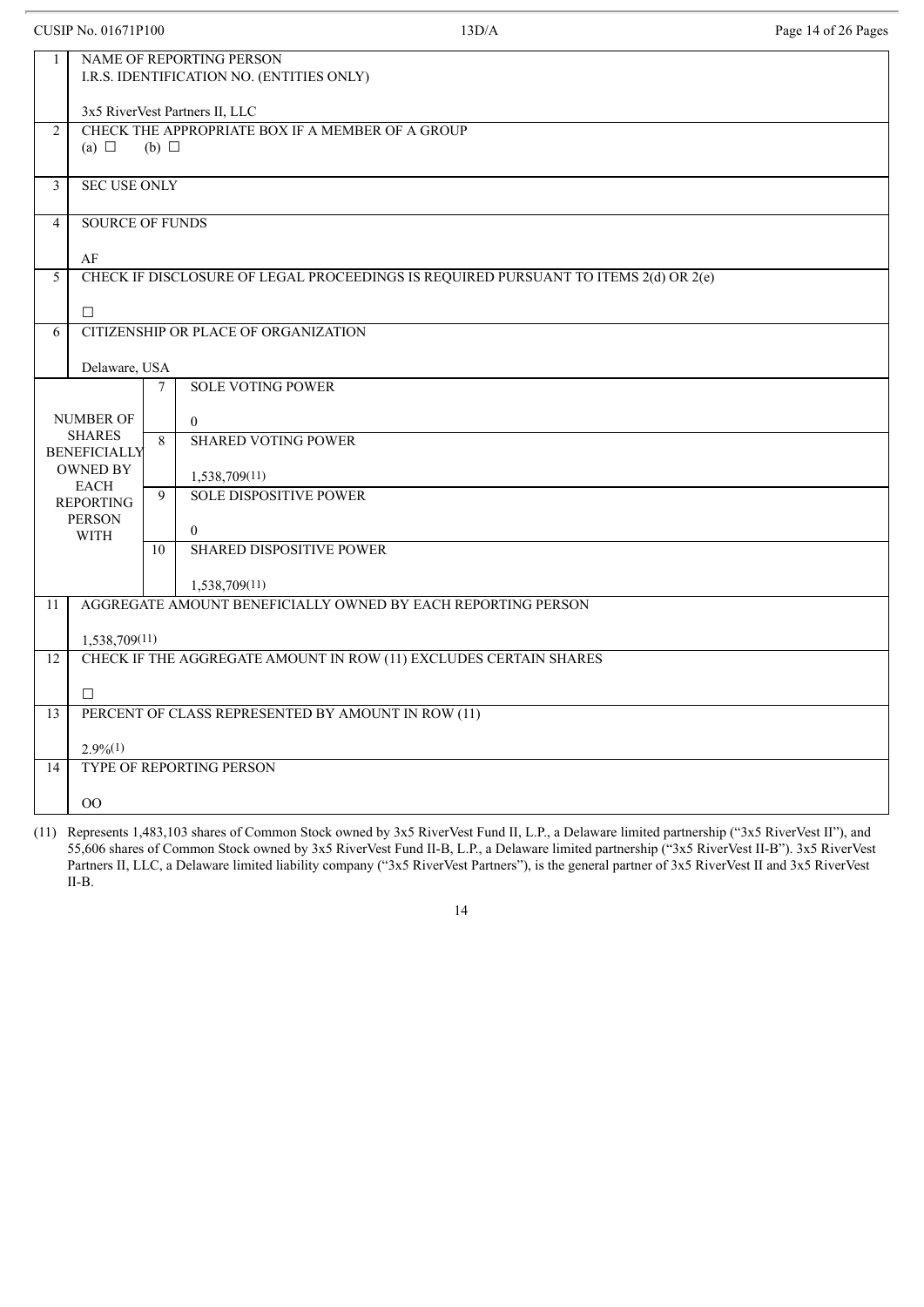| <b>CUSIP No. 01671P100</b> |                                                                                   |                        | 13D/A                                                                               | Page 15 of 26 Pages |  |  |  |
|----------------------------|-----------------------------------------------------------------------------------|------------------------|-------------------------------------------------------------------------------------|---------------------|--|--|--|
| $\mathbf{1}$               |                                                                                   |                        | NAME OF REPORTING PERSON<br>I.R.S. IDENTIFICATION NO. (ENTITIES ONLY)               |                     |  |  |  |
|                            | RiverVest 3x5 Managers II, L.P.                                                   |                        |                                                                                     |                     |  |  |  |
| $\overline{2}$             | CHECK THE APPROPRIATE BOX IF A MEMBER OF A GROUP<br>(a) $\Box$<br>$(b)$ $\square$ |                        |                                                                                     |                     |  |  |  |
| $\mathfrak{Z}$             | <b>SEC USE ONLY</b>                                                               |                        |                                                                                     |                     |  |  |  |
| $\overline{4}$             |                                                                                   | <b>SOURCE OF FUNDS</b> |                                                                                     |                     |  |  |  |
|                            | AF                                                                                |                        |                                                                                     |                     |  |  |  |
| 5                          |                                                                                   |                        | CHECK IF DISCLOSURE OF LEGAL PROCEEDINGS IS REQUIRED PURSUANT TO ITEMS 2(d) OR 2(e) |                     |  |  |  |
|                            | $\Box$                                                                            |                        |                                                                                     |                     |  |  |  |
| 6                          |                                                                                   |                        | CITIZENSHIP OR PLACE OF ORGANIZATION                                                |                     |  |  |  |
|                            | Delaware, USA                                                                     | 7                      | <b>SOLE VOTING POWER</b>                                                            |                     |  |  |  |
|                            |                                                                                   |                        |                                                                                     |                     |  |  |  |
| <b>NUMBER OF</b>           |                                                                                   | 8                      | $\overline{0}$                                                                      |                     |  |  |  |
|                            | <b>SHARES</b><br><b>BENEFICIALLY</b>                                              |                        | <b>SHARED VOTING POWER</b>                                                          |                     |  |  |  |
|                            | <b>OWNED BY</b><br><b>EACH</b>                                                    |                        | 1,540,474(12)                                                                       |                     |  |  |  |
|                            | <b>REPORTING</b>                                                                  | 9                      | <b>SOLE DISPOSITIVE POWER</b>                                                       |                     |  |  |  |
|                            | <b>PERSON</b><br><b>WITH</b>                                                      |                        | $\overline{0}$                                                                      |                     |  |  |  |
|                            |                                                                                   | 10                     | <b>SHARED DISPOSITIVE POWER</b>                                                     |                     |  |  |  |
|                            |                                                                                   |                        | 1,540,474(12)                                                                       |                     |  |  |  |
| 11                         |                                                                                   |                        | AGGREGATE AMOUNT BENEFICIALLY OWNED BY EACH REPORTING PERSON                        |                     |  |  |  |
|                            | 1,540,474(12)                                                                     |                        |                                                                                     |                     |  |  |  |
| 12                         |                                                                                   |                        | CHECK IF THE AGGREGATE AMOUNT IN ROW (11) EXCLUDES CERTAIN SHARES                   |                     |  |  |  |
|                            | $\Box$                                                                            |                        |                                                                                     |                     |  |  |  |
| 13                         |                                                                                   |                        | PERCENT OF CLASS REPRESENTED BY AMOUNT IN ROW (11)                                  |                     |  |  |  |
|                            | $2.9\frac{6(1)}{6}$                                                               |                        |                                                                                     |                     |  |  |  |
| 14                         |                                                                                   |                        | TYPE OF REPORTING PERSON                                                            |                     |  |  |  |
|                            | PN                                                                                |                        |                                                                                     |                     |  |  |  |

(12) Represents 1,765 shares of Common Stock held directly, 1,483,103 shares of Common Stock owned by 3x5 RiverVest II, and 55,606 shares of Common Stock owned by 3x5 RiverVest II-B. RiverVest 3x5 Managers II, L.P., a Delaware limited partnership ("RiverVest 3x5 Managers"), is one of two members of 3x5 RiverVest Partners, which is the general partner of 3x5 RiverVest II and 3x5 RiverVest II-B.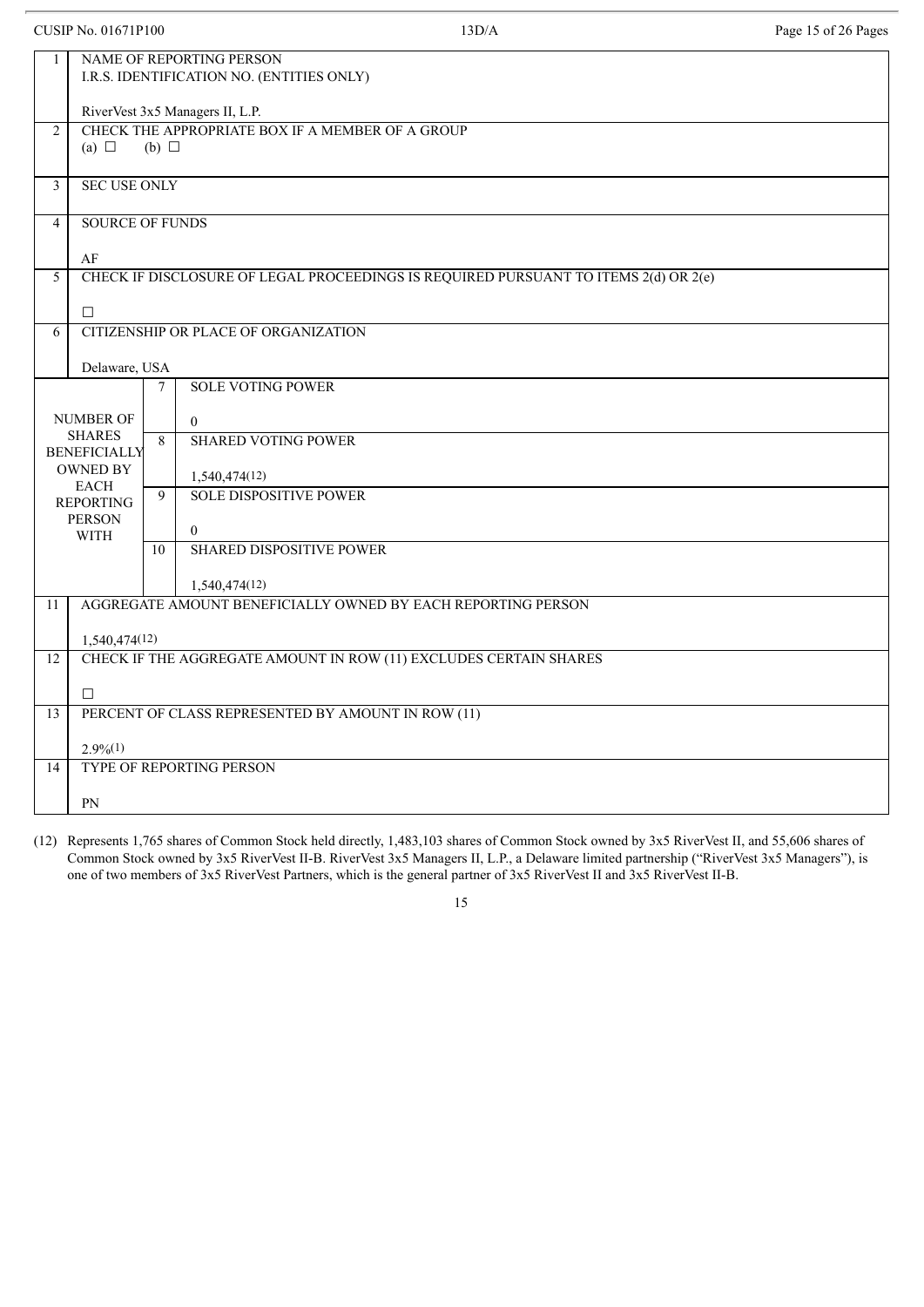|                | <b>CUSIP No. 01671P100</b>                                                        |    | 13D/A                                                                               | Page 16 of 26 Pages |  |  |  |  |
|----------------|-----------------------------------------------------------------------------------|----|-------------------------------------------------------------------------------------|---------------------|--|--|--|--|
| $\mathbf{1}$   | NAME OF REPORTING PERSON<br>I.R.S. IDENTIFICATION NO. (ENTITIES ONLY)             |    |                                                                                     |                     |  |  |  |  |
|                | RiverVest 3x5 Managers II, LLC                                                    |    |                                                                                     |                     |  |  |  |  |
| $\overline{2}$ | CHECK THE APPROPRIATE BOX IF A MEMBER OF A GROUP<br>(a) $\Box$<br>$(b)$ $\square$ |    |                                                                                     |                     |  |  |  |  |
| 3              | <b>SEC USE ONLY</b>                                                               |    |                                                                                     |                     |  |  |  |  |
| $\overline{4}$ | <b>SOURCE OF FUNDS</b>                                                            |    |                                                                                     |                     |  |  |  |  |
|                | AF                                                                                |    |                                                                                     |                     |  |  |  |  |
| 5              |                                                                                   |    | CHECK IF DISCLOSURE OF LEGAL PROCEEDINGS IS REQUIRED PURSUANT TO ITEMS 2(d) OR 2(e) |                     |  |  |  |  |
|                | $\Box$                                                                            |    |                                                                                     |                     |  |  |  |  |
| 6              |                                                                                   |    | CITIZENSHIP OR PLACE OF ORGANIZATION                                                |                     |  |  |  |  |
|                | Delaware, USA                                                                     |    |                                                                                     |                     |  |  |  |  |
|                | <b>SOLE VOTING POWER</b><br>7                                                     |    |                                                                                     |                     |  |  |  |  |
|                | <b>NUMBER OF</b>                                                                  |    | $\overline{0}$                                                                      |                     |  |  |  |  |
|                | <b>SHARES</b><br><b>BENEFICIALLY</b>                                              | 8  | <b>SHARED VOTING POWER</b>                                                          |                     |  |  |  |  |
|                | <b>OWNED BY</b>                                                                   |    | 1,540,474(13)                                                                       |                     |  |  |  |  |
|                | <b>EACH</b><br><b>REPORTING</b>                                                   | 9  | <b>SOLE DISPOSITIVE POWER</b>                                                       |                     |  |  |  |  |
|                | <b>PERSON</b>                                                                     |    |                                                                                     |                     |  |  |  |  |
|                | <b>WITH</b>                                                                       | 10 | $\overline{0}$<br><b>SHARED DISPOSITIVE POWER</b>                                   |                     |  |  |  |  |
|                |                                                                                   |    |                                                                                     |                     |  |  |  |  |
|                |                                                                                   |    | 1,540,474(13)                                                                       |                     |  |  |  |  |
| 11             |                                                                                   |    | AGGREGATE AMOUNT BENEFICIALLY OWNED BY EACH REPORTING PERSON                        |                     |  |  |  |  |
|                | 1,540,474(13)                                                                     |    |                                                                                     |                     |  |  |  |  |
| 12             |                                                                                   |    | CHECK IF THE AGGREGATE AMOUNT IN ROW (11) EXCLUDES CERTAIN SHARES                   |                     |  |  |  |  |
|                | $\Box$                                                                            |    |                                                                                     |                     |  |  |  |  |
| 13             |                                                                                   |    | PERCENT OF CLASS REPRESENTED BY AMOUNT IN ROW (11)                                  |                     |  |  |  |  |
|                | $2.9\%(1)$                                                                        |    |                                                                                     |                     |  |  |  |  |
| 14             |                                                                                   |    | TYPE OF REPORTING PERSON                                                            |                     |  |  |  |  |
|                | 00                                                                                |    |                                                                                     |                     |  |  |  |  |
|                |                                                                                   |    |                                                                                     |                     |  |  |  |  |

(13) Represents 1,765 shares of Common Stock owned by RiverVest 3x5 Managers, 1,483,103 shares of Common Stock owned by 3x5 RiverVest II, and 55,606 shares of Common Stock owned by 3x5 RiverVest II-B. RiverVest 3x5 Managers II, LLC, a Delaware limited liability company ("RiverVest 3x5 Managers II"), is the general partner of RiverVest 3x5 Managers, which is one of two members of 3x5 RiverVest Partners. 3x5 RiverVest Partners is the general partner of 3x5 RiverVest II and 3x5 RiverVest II-B.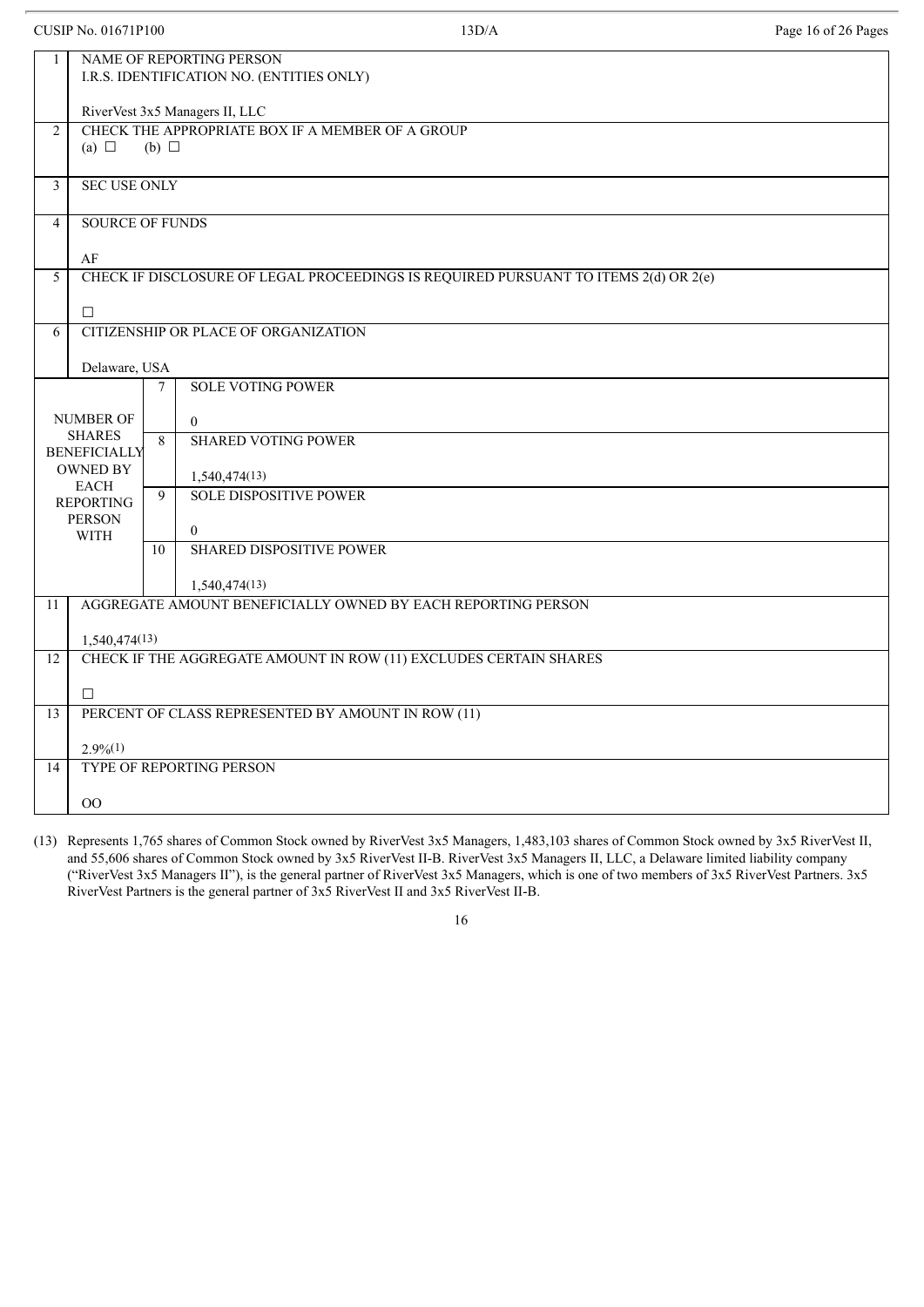|                                        | <b>CUSIP No. 01671P100</b>                                                        |        | 13D/A                                                                               | Page 17 of 26 Pages |  |  |  |  |
|----------------------------------------|-----------------------------------------------------------------------------------|--------|-------------------------------------------------------------------------------------|---------------------|--|--|--|--|
| 1                                      | NAME OF REPORTING PERSON<br>I.R.S. IDENTIFICATION NO. (ENTITIES ONLY)             |        |                                                                                     |                     |  |  |  |  |
|                                        | John P. McKearn, Ph.D.                                                            |        |                                                                                     |                     |  |  |  |  |
| $\overline{2}$                         | CHECK THE APPROPRIATE BOX IF A MEMBER OF A GROUP<br>(a) $\Box$<br>$(b)$ $\square$ |        |                                                                                     |                     |  |  |  |  |
| $\overline{\mathbf{3}}$                | <b>SEC USE ONLY</b>                                                               |        |                                                                                     |                     |  |  |  |  |
| $\overline{4}$                         | <b>SOURCE OF FUNDS</b>                                                            |        |                                                                                     |                     |  |  |  |  |
|                                        | AF                                                                                |        |                                                                                     |                     |  |  |  |  |
| 5                                      |                                                                                   |        | CHECK IF DISCLOSURE OF LEGAL PROCEEDINGS IS REQUIRED PURSUANT TO ITEMS 2(d) OR 2(e) |                     |  |  |  |  |
|                                        | $\Box$                                                                            |        |                                                                                     |                     |  |  |  |  |
| 6                                      |                                                                                   |        | CITIZENSHIP OR PLACE OF ORGANIZATION                                                |                     |  |  |  |  |
|                                        | <b>USA</b>                                                                        |        |                                                                                     |                     |  |  |  |  |
|                                        |                                                                                   | $\tau$ | <b>SOLE VOTING POWER</b>                                                            |                     |  |  |  |  |
|                                        | NUMBER OF<br>50,045(14)                                                           |        |                                                                                     |                     |  |  |  |  |
|                                        | <b>SHARES</b>                                                                     | 8      | <b>SHARED VOTING POWER</b>                                                          |                     |  |  |  |  |
| <b>BENEFICIALLY</b><br><b>OWNED BY</b> |                                                                                   |        | 4,935,426(15)                                                                       |                     |  |  |  |  |
|                                        | <b>EACH</b><br><b>REPORTING</b>                                                   | 9      | <b>SOLE DISPOSITIVE POWER</b>                                                       |                     |  |  |  |  |
|                                        | <b>PERSON</b>                                                                     |        |                                                                                     |                     |  |  |  |  |
|                                        | <b>WITH</b>                                                                       | 10     | 50,045(14)<br><b>SHARED DISPOSITIVE POWER</b>                                       |                     |  |  |  |  |
|                                        |                                                                                   |        |                                                                                     |                     |  |  |  |  |
|                                        |                                                                                   |        | 4,935,426(15)<br>AGGREGATE AMOUNT BENEFICIALLY OWNED BY EACH REPORTING PERSON       |                     |  |  |  |  |
| 11                                     |                                                                                   |        |                                                                                     |                     |  |  |  |  |
|                                        | 4,985,471                                                                         |        |                                                                                     |                     |  |  |  |  |
| 12                                     |                                                                                   |        | CHECK IF THE AGGREGATE AMOUNT IN ROW (11) EXCLUDES CERTAIN SHARES                   |                     |  |  |  |  |
|                                        | $\Box$                                                                            |        |                                                                                     |                     |  |  |  |  |
| 13                                     |                                                                                   |        | PERCENT OF CLASS REPRESENTED BY AMOUNT IN ROW (11)                                  |                     |  |  |  |  |
|                                        | $9.5\%(1)$                                                                        |        |                                                                                     |                     |  |  |  |  |
| 14                                     |                                                                                   |        | TYPE OF REPORTING PERSON                                                            |                     |  |  |  |  |
|                                        | IN                                                                                |        |                                                                                     |                     |  |  |  |  |
|                                        |                                                                                   |        |                                                                                     |                     |  |  |  |  |

(14) In July 2018, the Issuer granted Dr. McKearn, as a non-employee director of the Issuer, an option to purchase 37,600 shares of Common Stock at a per share exercise price equal to \$16.00. The option vests as to 1/36th of the shares subject to the option each month following July 2018, subject to continued service through each applicable vesting date. In June 2019, the Issuer granted Dr. McKearn an additional 16,000 options that have fully vested. In May 2020, the Issuer granted Dr. McKearn an additional 7,700 options that have not vested. Dr. McKearn's options have vested, or will vest within sixty (60) days of the date of this filing, with respect to 49,422 shares of Common Stock.

Also includes 623 shares of Common Stock owned by John McKearn, TOD John and Cassandra McKearn, Trustees of the John P. McKearn Trust dated July 18, 2005, as amended.

(15) Represents 694,669 shares of Common Stock owned by RiverVest II, 188,685 shares of Common Stock owned by RiverVest II (Ohio), 12,877 shares of Common Stock owned by RiverVest Partners II, 2,341,594 shares of Common Stock owned by RiverVest III, 124,275 shares of Common Stock owned by RiverVest III (Ohio), 32,852 shares of Common Stock owned by RiverVest Partners III, 1,483,103 shares of Common Stock owned by 3x5 RiverVest II, 55,606 shares of Common Stock owned by 3x5 RiverVest II-B and 1,765 shares of Common Stock owned by RiverVest 3x5 Managers.

Dr. McKearn is an authorized person of RiverVest Venture Partners II, LLC, a Delaware limited liability company, which is the general partner of RiverVest Partners II. RiverVest Partners II is (a) the general partner of RiverVest II and (b) the sole member of RiverVest Partners II (Ohio), which is the general partner of RiverVest II (Ohio).

Dr. McKearn is a member of RiverVest Venture Partners III, LLC, a Delaware limited liability company, which is the general partner of RiverVest Partners III. RiverVest Partners III is (a) the general partner of RiverVest III and (b) the sole member of RiverVest Partners III (Ohio), which is the general partner of RiverVest III (Ohio).

Dr. McKearn is a member of RiverVest 3x5 Managers II, the general partner of RiverVest 3x5 Managers, which in turn is one of two members of 3x5 RiverVest Partners. 3x5 RiverVest Partners is the general partner of 3x5 RiverVest II and 3x5 RiverVest II-B.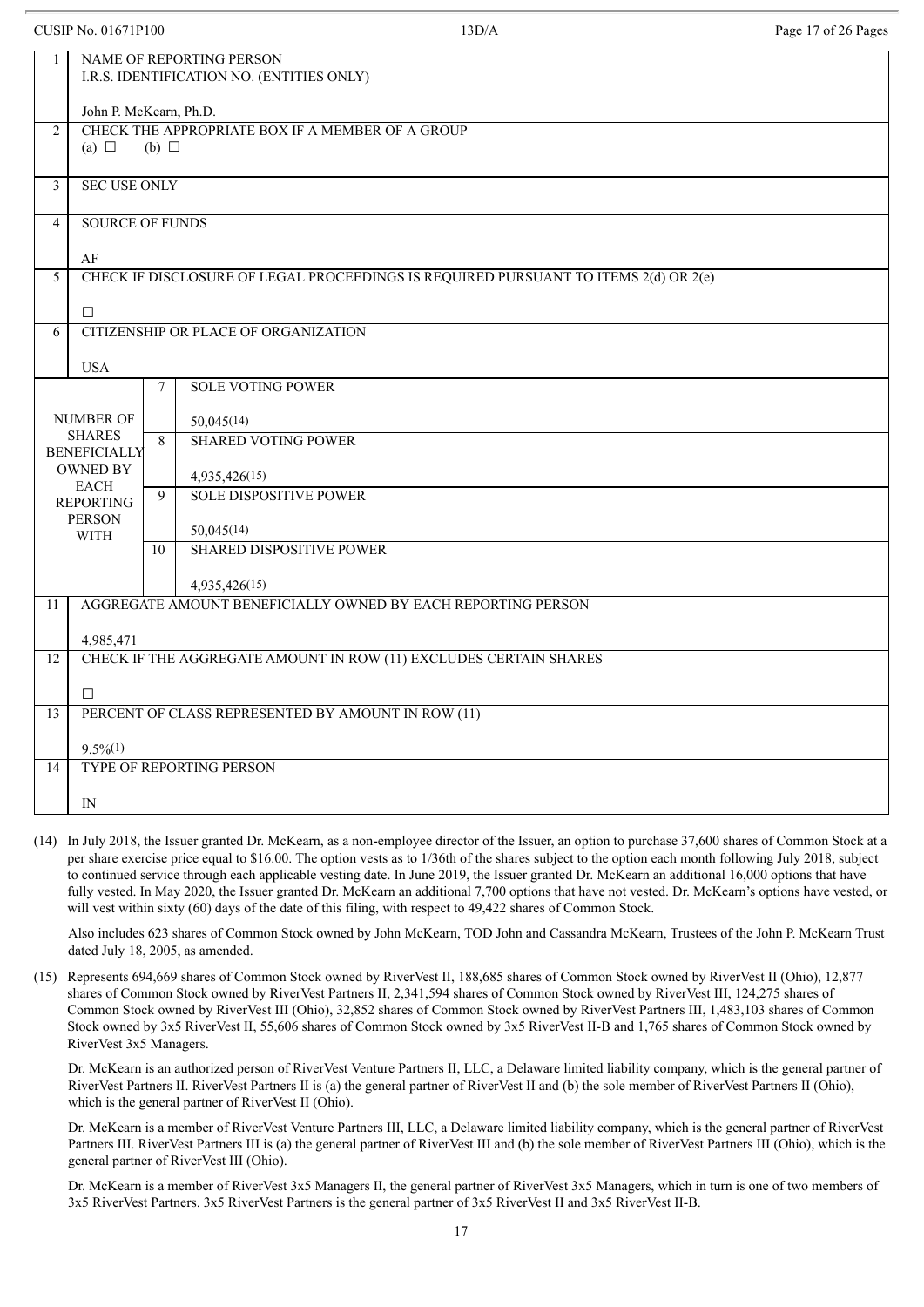|                                      | <b>CUSIP No. 01671P100</b>                                                   |    | 13D/A                                                                               | Page 18 of 26 Pages |  |  |  |  |
|--------------------------------------|------------------------------------------------------------------------------|----|-------------------------------------------------------------------------------------|---------------------|--|--|--|--|
| 1                                    | NAME OF REPORTING PERSON<br>I.R.S. IDENTIFICATION NO. (ENTITIES ONLY)        |    |                                                                                     |                     |  |  |  |  |
|                                      | Jay Schmelter                                                                |    |                                                                                     |                     |  |  |  |  |
| $\overline{2}$                       | CHECK THE APPROPRIATE BOX IF A MEMBER OF A GROUP<br>(a) $\Box$<br>(b) $\Box$ |    |                                                                                     |                     |  |  |  |  |
| $\overline{\mathbf{3}}$              | <b>SEC USE ONLY</b>                                                          |    |                                                                                     |                     |  |  |  |  |
| $\overline{4}$                       | <b>SOURCE OF FUNDS</b>                                                       |    |                                                                                     |                     |  |  |  |  |
|                                      | AF                                                                           |    |                                                                                     |                     |  |  |  |  |
| 5                                    |                                                                              |    | CHECK IF DISCLOSURE OF LEGAL PROCEEDINGS IS REQUIRED PURSUANT TO ITEMS 2(d) OR 2(e) |                     |  |  |  |  |
|                                      | $\Box$                                                                       |    |                                                                                     |                     |  |  |  |  |
| 6                                    |                                                                              |    | CITIZENSHIP OR PLACE OF ORGANIZATION                                                |                     |  |  |  |  |
|                                      | <b>USA</b>                                                                   |    |                                                                                     |                     |  |  |  |  |
|                                      | <b>SOLE VOTING POWER</b><br>$\tau$                                           |    |                                                                                     |                     |  |  |  |  |
|                                      | <b>NUMBER OF</b>                                                             |    | 1,868(16)                                                                           |                     |  |  |  |  |
| <b>SHARES</b><br><b>BENEFICIALLY</b> |                                                                              | 8  | <b>SHARED VOTING POWER</b>                                                          |                     |  |  |  |  |
|                                      | <b>OWNED BY</b>                                                              |    | 4,935,426(17)                                                                       |                     |  |  |  |  |
|                                      | <b>EACH</b><br><b>REPORTING</b>                                              | 9  | <b>SOLE DISPOSITIVE POWER</b>                                                       |                     |  |  |  |  |
|                                      | <b>PERSON</b>                                                                |    | 1,868(16)                                                                           |                     |  |  |  |  |
|                                      | <b>WITH</b>                                                                  | 10 | <b>SHARED DISPOSITIVE POWER</b>                                                     |                     |  |  |  |  |
|                                      |                                                                              |    | 4,935,426(17)                                                                       |                     |  |  |  |  |
| 11                                   |                                                                              |    | AGGREGATE AMOUNT BENEFICIALLY OWNED BY EACH REPORTING PERSON                        |                     |  |  |  |  |
|                                      | 4,937,294                                                                    |    |                                                                                     |                     |  |  |  |  |
| 12                                   |                                                                              |    | CHECK IF THE AGGREGATE AMOUNT IN ROW (11) EXCLUDES CERTAIN SHARES                   |                     |  |  |  |  |
|                                      | $\Box$                                                                       |    |                                                                                     |                     |  |  |  |  |
| 13                                   |                                                                              |    | PERCENT OF CLASS REPRESENTED BY AMOUNT IN ROW (11)                                  |                     |  |  |  |  |
|                                      | $9.4\%/1)$                                                                   |    |                                                                                     |                     |  |  |  |  |
| 14                                   |                                                                              |    | TYPE OF REPORTING PERSON                                                            |                     |  |  |  |  |
|                                      | IN                                                                           |    |                                                                                     |                     |  |  |  |  |
|                                      |                                                                              |    |                                                                                     |                     |  |  |  |  |

(16) Represents shares of Common Stock owned by RiverVest Venture Management LLC Profit Sharing Plan FBO Jay W. Schmelter.

(17) Represents 694,669 shares of Common Stock owned by RiverVest II, 188,685 shares of Common Stock owned by RiverVest II (Ohio), 12,877 shares of Common Stock owned by RiverVest Partners II, 2,341,594 shares of Common Stock owned by RiverVest III, 124,275 shares of Common Stock owned by RiverVest III (Ohio), 32,852 shares of Common Stock owned by RiverVest Partners III, 1,483,103 shares of Common Stock owned by 3x5 RiverVest II, 55,606 shares of Common Stock owned by 3x5 RiverVest II-B and 1,765 shares of Common Stock owned by RiverVest 3x5 Managers.

Mr. Schmelter is a member of RiverVest Venture Partners II, LLC, a Delaware limited liability company, which is the general partner of RiverVest Partners II. RiverVest Partners II is (a) the general partner of RiverVest II and (b) the sole member of RiverVest Partners II (Ohio), which is the general partner of RiverVest II (Ohio).

Mr. Schmelter is a member of RiverVest Venture Partners III, LLC, a Delaware limited liability company, which is the general partner of RiverVest Partners III. RiverVest Partners III is (a) the general partner of RiverVest III and (b) the sole member of RiverVest Partners III (Ohio), which is the general partner of RiverVest III (Ohio).

Mr. Schmelter is a member of RiverVest 3x5 Managers II, the general partner of RiverVest 3x5 Managers, which in turn is one of two members of 3x5 RiverVest Partners. 3x5 RiverVest Partners is the general partner of 3x5 RiverVest II and 3x5 RiverVest II-B.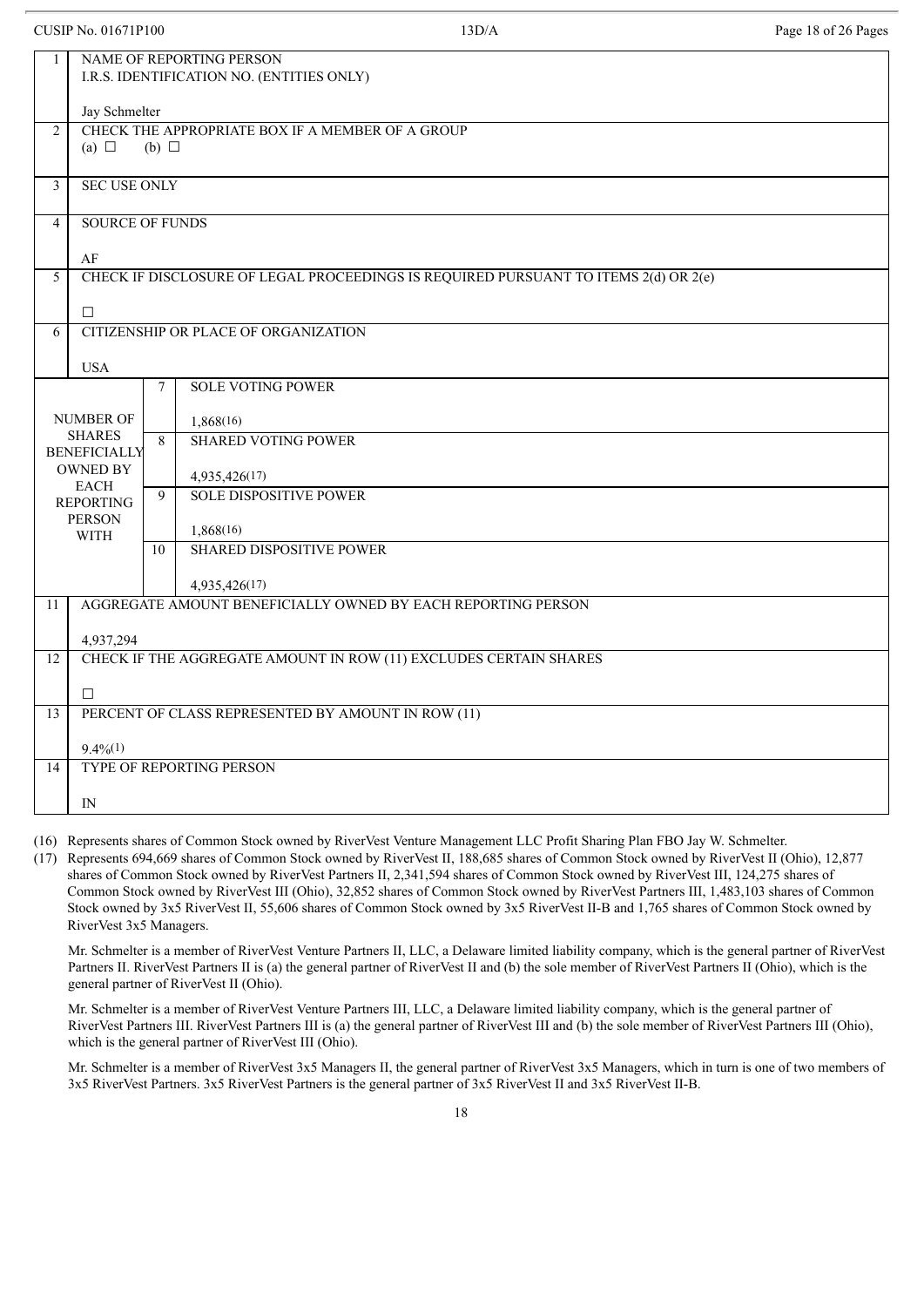|                               | <b>CUSIP No. 01671P100</b>                                                   |    | 13D/A                                                                               | Page 19 of 26 Pages |  |  |  |  |
|-------------------------------|------------------------------------------------------------------------------|----|-------------------------------------------------------------------------------------|---------------------|--|--|--|--|
| 1                             | NAME OF REPORTING PERSON<br>I.R.S. IDENTIFICATION NO. (ENTITIES ONLY)        |    |                                                                                     |                     |  |  |  |  |
|                               | Thomas C. Melzer                                                             |    |                                                                                     |                     |  |  |  |  |
| $\overline{2}$                | CHECK THE APPROPRIATE BOX IF A MEMBER OF A GROUP<br>(a) $\Box$<br>(b) $\Box$ |    |                                                                                     |                     |  |  |  |  |
| $\mathfrak{Z}$                | <b>SEC USE ONLY</b>                                                          |    |                                                                                     |                     |  |  |  |  |
| $\overline{4}$                | <b>SOURCE OF FUNDS</b>                                                       |    |                                                                                     |                     |  |  |  |  |
|                               | AF                                                                           |    |                                                                                     |                     |  |  |  |  |
| 5                             |                                                                              |    | CHECK IF DISCLOSURE OF LEGAL PROCEEDINGS IS REQUIRED PURSUANT TO ITEMS 2(d) OR 2(e) |                     |  |  |  |  |
|                               | $\Box$                                                                       |    |                                                                                     |                     |  |  |  |  |
| 6                             |                                                                              |    | CITIZENSHIP OR PLACE OF ORGANIZATION                                                |                     |  |  |  |  |
|                               | <b>USA</b>                                                                   |    |                                                                                     |                     |  |  |  |  |
|                               | <b>SOLE VOTING POWER</b><br>7                                                |    |                                                                                     |                     |  |  |  |  |
| <b>NUMBER OF</b><br>6,900(18) |                                                                              |    |                                                                                     |                     |  |  |  |  |
| <b>SHARES</b>                 |                                                                              | 8  | <b>SHARED VOTING POWER</b>                                                          |                     |  |  |  |  |
|                               | <b>BENEFICIALLY</b><br><b>OWNED BY</b>                                       |    |                                                                                     |                     |  |  |  |  |
|                               | <b>EACH</b>                                                                  | 9  | 4,935,426(19)<br><b>SOLE DISPOSITIVE POWER</b>                                      |                     |  |  |  |  |
|                               | <b>REPORTING</b><br><b>PERSON</b>                                            |    |                                                                                     |                     |  |  |  |  |
|                               | <b>WITH</b>                                                                  | 10 | 6,900(18)<br><b>SHARED DISPOSITIVE POWER</b>                                        |                     |  |  |  |  |
|                               |                                                                              |    |                                                                                     |                     |  |  |  |  |
|                               |                                                                              |    | 4,935,426(19)                                                                       |                     |  |  |  |  |
| 11                            |                                                                              |    | AGGREGATE AMOUNT BENEFICIALLY OWNED BY EACH REPORTING PERSON                        |                     |  |  |  |  |
|                               | 4,942,326                                                                    |    |                                                                                     |                     |  |  |  |  |
| 12                            |                                                                              |    | CHECK IF THE AGGREGATE AMOUNT IN ROW (11) EXCLUDES CERTAIN SHARES                   |                     |  |  |  |  |
|                               | $\Box$                                                                       |    |                                                                                     |                     |  |  |  |  |
| 13                            |                                                                              |    | PERCENT OF CLASS REPRESENTED BY AMOUNT IN ROW (11)                                  |                     |  |  |  |  |
|                               | $9.4\%/1)$                                                                   |    |                                                                                     |                     |  |  |  |  |
| 14                            |                                                                              |    | TYPE OF REPORTING PERSON                                                            |                     |  |  |  |  |
|                               | IN                                                                           |    |                                                                                     |                     |  |  |  |  |
|                               |                                                                              |    |                                                                                     |                     |  |  |  |  |

(18) Includes 3,450 shares of Common Stock owned by the Thomas C. Melzer Revocable Trust dtd 4/4/2002 and 3,450 shares of Common Stock owned by Melzer Family Trust dated 11/9/2006.

(19) Represents 694,669 shares of Common Stock owned by RiverVest II, 188,685 shares of Common Stock owned by RiverVest II (Ohio), 12,877 shares of Common Stock owned by RiverVest Partners II, 2,341,594 shares of Common Stock owned by RiverVest III, 124,275 shares of Common Stock owned by RiverVest III (Ohio), 32,852 shares of Common Stock owned by RiverVest Partners III, 1,483,103 shares of Common Stock owned by 3x5 RiverVest II, 55,606 shares of Common Stock owned by 3x5 RiverVest II-B and 1,765 shares of Common Stock owned by RiverVest 3x5 Managers.

Mr. Melzer is a member of RiverVest Venture Partners II, LLC, a Delaware limited liability company, which is the general partner of RiverVest Partners II. RiverVest Partners II is (a) the general partner of RiverVest II and (b) the sole member of RiverVest Partners II (Ohio), which is the general partner of RiverVest II (Ohio).

Mr. Melzer is a member of RiverVest Venture Partners III, LLC, a Delaware limited liability company, which is the general partner of RiverVest Partners III. RiverVest Partners III is (a) the general partner of RiverVest III and (b) the sole member of RiverVest Partners III (Ohio), which is the general partner of RiverVest III (Ohio).

Mr. Melzer is a member of RiverVest 3x5 Managers II, the general partner of RiverVest 3x5 Managers, which in turn is one of two members of 3x5 RiverVest Partners. 3x5 RiverVest Partners is the general partner of 3x5 RiverVest II and 3x5 RiverVest II-B.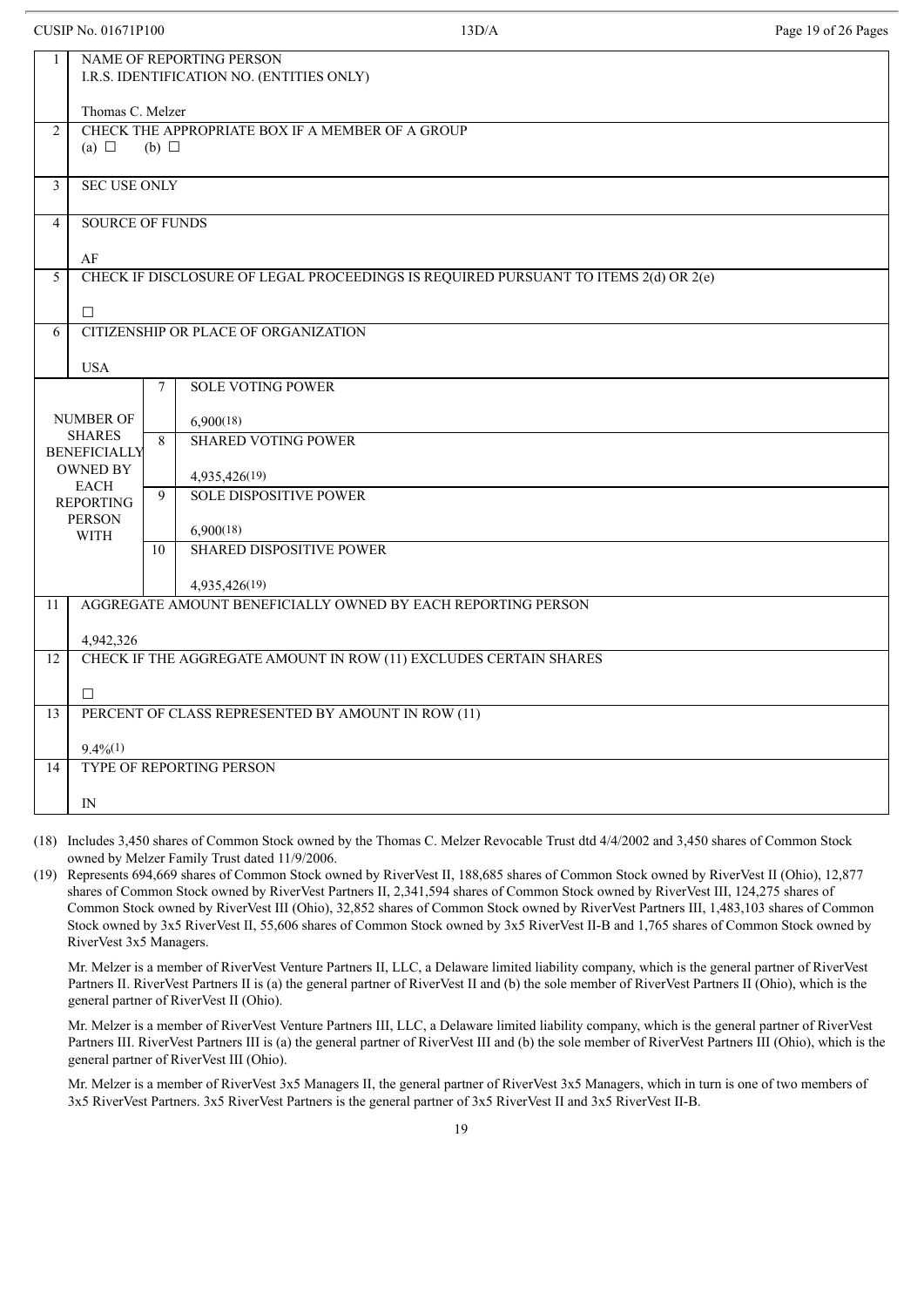# **Schedule 13D/A**

Pursuant to Rule 13d-2 of Regulation 13D-G of the General Rules and Regulations under the Securities Exchange Act of 1934, as amended, the undersigned hereby amends the statement on Schedule 13D dated September 10, 2018, as amended on May 26, 2020 (the "Schedule 13D"). This Statement constitutes Amendment No. 2 to the Schedule 13D. Unless otherwise indicated herein, there are no material changes to the information set forth in the Schedule 13D.

Except as otherwise provided herein, each Item of the Schedule 13D remains unchanged.

### **Item 1. Security and Issuer.**

No change.

### **Item 2. Identity and Background.**

No change.

### **Item 3. Source and Amount of Funds or Other Consideration.**

On January 4, 2021, RiverVest II, RiverVest II (Ohio), RiverVest III, RiverVest III (Ohio), 3x5 RiverVest II, and 3x5 RiverVest II-B distributed a total of 862,574 shares of Common Stock in kind, without consideration, to its limited partners and general partners.

As a result of the foregoing distributions, the individual Reporting Persons received shares of Common Stock as set forth below:

| <b>Reporting Person</b>            | <b>Number of Shares</b> |
|------------------------------------|-------------------------|
| RiverVest Venture Partners II, LP  | 12,877                  |
| RiverVest Venture Partners III, LP | 32,852                  |
| RiverVest 3x5 Managers II, LP      | 1,765                   |
| John P. McKearn, Ph.D.             | 623                     |
| Jay Schmelter                      | 1,868                   |
| Thomas C. Melzer                   | 6.900                   |

# **Item 4. Purpose of the Transaction.**

No change.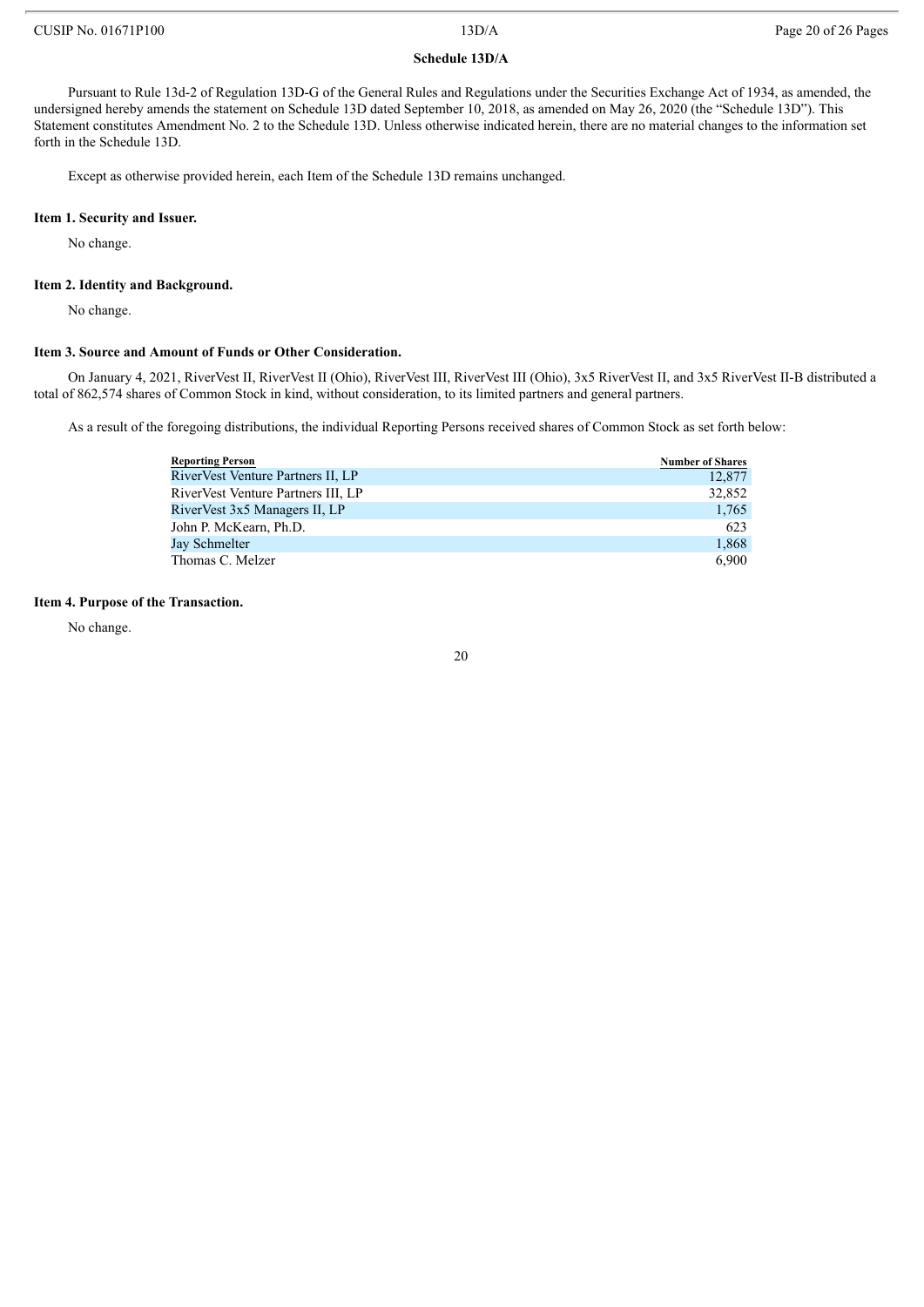# CUSIP No. 01671P100 13D/A Page 21 of 26 Pages

# **Item 5. Interest in Securities of the Issuer.**

(a) and (b)

| <b>Entity or Individual</b>                               | <b>Shares</b><br>Held<br><b>Directly</b> | Sole<br>Voting<br>Power | Shared<br><b>Voting</b><br>Power | Sole<br><b>Dispositive</b><br>Power | Shared<br><b>Dispositive</b><br>Power | <b>Beneficial</b><br>Ownership | Percentage<br>of $Class(*)$ |
|-----------------------------------------------------------|------------------------------------------|-------------------------|----------------------------------|-------------------------------------|---------------------------------------|--------------------------------|-----------------------------|
| RiverVest Venture Fund II, L.P.                           | 694,669                                  | $\mathbf{0}$            | 694,669                          | $\theta$                            | 694,669                               | 694,669                        | $1.3\%$                     |
| RiverVest Venture Fund II (Ohio), L.P.                    | 188,685                                  | $\mathbf{0}$            | 188,685                          | $\overline{0}$                      | 188,685                               | 188,685                        | $0.4\%$                     |
| RiverVest Venture Partners II (Ohio), LLC(1)              | $\overline{0}$                           | $\overline{0}$          | 188,685                          | $\overline{0}$                      | 188,685                               | 188,685                        | $0.4\%$                     |
| RiverVest Venture Partners II, L.P.(2)                    | 12,877                                   | $\mathbf{0}$            | 896,231                          | $\overline{0}$                      | 896,231                               | 896,231                        | $1.7\%$                     |
| RiverVest Venture Partners II, LLC(3)                     | $\overline{0}$                           | $\mathbf{0}$            | 896,231                          | $\overline{0}$                      | 896,231                               | 896,231                        | $1.7\%$                     |
| RiverVest Venture Fund III, L.P.                          | 2,341,594                                | $\mathbf{0}$            | 2,341,594                        | $\overline{0}$                      | 2,341,594                             | 2,341,594                      | $4.5\%$                     |
| RiverVest Venture Fund III (Ohio), L.P.                   | 124,275                                  | $\mathbf{0}$            | 124,275                          | $\overline{0}$                      | 124,275                               | 124,275                        | $0.2\%$                     |
| RiverVest Venture Partners III (Ohio), LLC <sup>(4)</sup> | $\theta$                                 | $\overline{0}$          | 124,275                          | $\theta$                            | 124,275                               | 124,275                        | $0.2\%$                     |
| RiverVest Venture Partners III, L.P. <sup>(5)</sup>       | 32,852                                   | $\overline{0}$          | 2,498,721                        | $\overline{0}$                      | 2,498,721                             | 2,498,721                      | $4.8\%$                     |
| RiverVest Venture Partners III, LLC(6)                    | $\mathbf{0}$                             | $\mathbf{0}$            | 2,498,721                        | $\overline{0}$                      | 2,498,721                             | 2,498,721                      | $4.8\%$                     |
| 3x5 RiverVest Fund II, L.P.                               | 1,483,103                                | $\mathbf{0}$            | 1,483,103                        | $\overline{0}$                      | 1,483,103                             | 1,483,103                      | $2.8\%$                     |
| 3x5 RiverVest Fund II-B, L.P.                             | 55,606                                   | $\overline{0}$          | 55,606                           | $\overline{0}$                      | 55,606                                | 55,606                         | $0.1\%$                     |
| 3x5 RiverVest Partners II, LLC(7)                         | $\overline{0}$                           | $\mathbf{0}$            | 1,538,709                        | $\overline{0}$                      | 1,538,709                             | 1,538,709                      | $2.9\%$                     |
| RiverVest $3x5$ Managers II, L.P. $(8)$                   | 1,765                                    | $\mathbf{0}$            | 1,540,474                        | $\theta$                            | 1,540,474                             | 1,540,474                      | $2.9\%$                     |
| RiverVest $3x5$ Managers II, LLC $(9)$                    | $\theta$                                 | $\mathbf{0}$            | 1,540,474                        | $\overline{0}$                      | 1,540,474                             | 1,540,474                      | $2.9\%$                     |
| John P. McKearn, Ph.D. <sup>(10)</sup>                    | 50,045                                   | 50,045                  | 4,935,426                        | 50,045                              | 4,935,426                             | 4,985,471                      | $9.5\%$                     |
| Jay Schmelter(11)                                         | 1,868                                    | 1,868                   | 4,935,426                        | 1,868                               | 4,935,426                             | 4,937,294                      | $9.4\%$                     |
| Thomas C. Melzer(12)                                      | 6,900                                    | 6,900                   | 4,935,426                        | 6,900                               | 4,935,426                             | 4,942,326                      | $9.4\%$                     |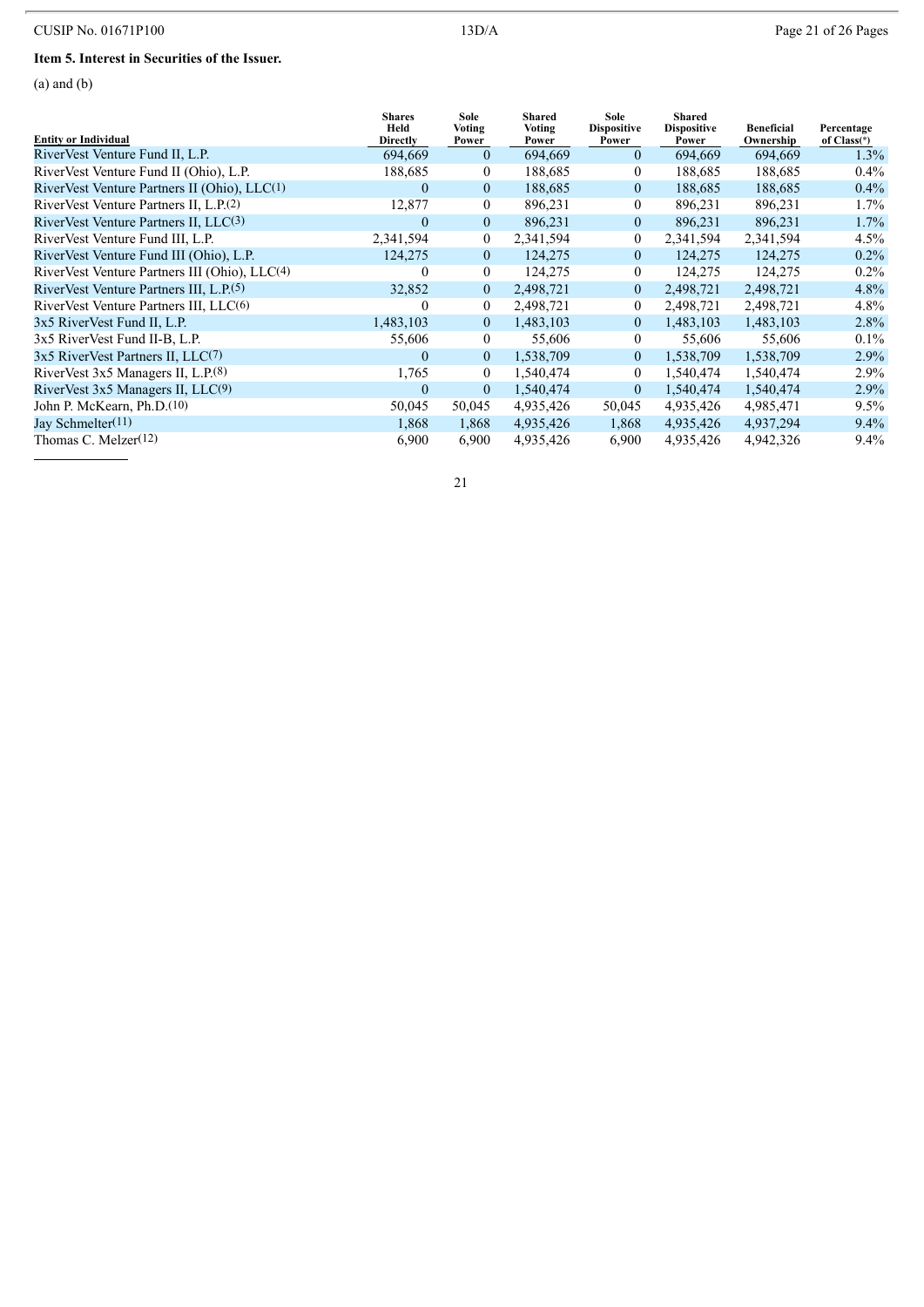- Based on the 52,503,346 shares of Common Stock reported by the Issuer to be outstanding as of November 5, 2020 on the Issuer's Form 10-Q, filed with the SEC on November 9, 2020.
- (1) RiverVest Partners II (Ohio), as the general partner of RiverVest II (Ohio), may be deemed to beneficially own the 188,685 shares of Common Stock owned by RiverVest II (Ohio).
- (2) RiverVest Partners II is the general partner of RiverVest II and the sole member of RiverVest Partners II (Ohio), which is the general partner of RiverVest II (Ohio), and as a result,, may be deemed to beneficially own the 694,669 shares of Common Stock owned by RiverVest II and the 188,685 shares of Common Stock owned by RiverVest II (Ohio).
- (3) RiverVest Venture Partners II, LLC, a Delaware limited liability company, is the general partner of RiverVest Partners II, which is (a) the general partner of RiverVest II and (b) the sole member of RiverVest Partners II (Ohio), which is the general partner of RiverVest II (Ohio), and as a result, may be deemed to beneficially own the 12,877 shares of Common Stock owned by RiverVest Partners II, the 694,669 shares of Common Stock owned by RiverVest II and the 188,685 shares of Common Stock owned by RiverVest II (Ohio).
- (4) RiverVest Partners III (Ohio) is the general partner of RiverVest III (Ohio), and as a result, may be deemed to beneficially own the 124,275 shares of Common Stock owned by RiverVest III (Ohio).
- (5) RiverVest Partners III is the general partner of RiverVest III and the sole member of RiverVest Partners III (Ohio), which is the general partner of RiverVest III (Ohio), and as a result, may be deemed to beneficially own the 2,341,594 shares of Common Stock owned by RiverVest III and the 124,275 shares of Common Stock owned by RiverVest III (Ohio).
- (6) RiverVest Venture Partners III, LLC, a Delaware limited liability company, is the general partner of RiverVest Partners III, which is (a) the general partner of RiverVest III and (b) the sole member of RiverVest Partners III (Ohio), which is the general partner of RiverVest III (Ohio), and as a result, may be deemed to beneficially own the 32,852 shares of Common Stock owned by RiverVest Partners III, the 2,341,594 shares of Common Stock owned by RiverVest III and the 124,275 shares of Common Stock owned by RiverVest III (Ohio).
- (7) 3x5 RiverVest Partners is the general partner of 3x5 RiverVest II and 3x5 RiverVest II-B, and as a result, may be deemed to beneficially own the 1,483,103 shares of Common Stock owned by 3x5 RiverVest II and the 55,606 shares of Common Stock owned by 3x5 RiverVest II-B.
- (8) RiverVest 3x5 Managers is one of two members of 3x5 RiverVest Partners, which is the general partner of 3x5 RiverVest II and 3x5 RiverVest II-B, and as a result, may be deemed to beneficially own the 1,483,103 shares of Common Stock owned by 3x5 RiverVest II and the 55,606 shares of Common Stock owned by 3x5 RiverVest II-B.
- (9) RiverVest 3x5 Managers II is the general partner of RiverVest 3x5 Managers, which is one of two members of 3x5 RiverVest Partners. 3x5 RiverVest Partners is the general partner of 3x5 RiverVest II and 3x5 RiverVest II-B. As a result, RiverVest 3x5 Managers II may be deemed to beneficially own the 1,765 shares of Common Stock owned by RiverVest 3x5 Managers, the 1,483,103 shares of Common Stock owned by 3x5 RiverVest II and the 55,606 shares of Common Stock owned by 3x5 RiverVest II-B.
- (10) Dr. McKearn is an authorized person of RiverVest Venture Partners II, LLC, a Delaware limited liability company, which is the general partner of RiverVest Partners II. RiverVest Partners II is (a) the general partner of RiverVest II and (b) the sole member of RiverVest Partners II (Ohio), which is the general partner of RiverVest II (Ohio). As a result, Dr. McKearn may be deemed to beneficially own the 694,669 shares of Common Stock owned by RiverVest II, the 188,685 shares of Common Stock owned by RiverVest II (Ohio) and the 12,877 shares of Common Stock owned by RiverVest Partners II.

Dr. McKearn is a member of RiverVest Venture Partners III, LLC, a Delaware limited liability company, which is the general partner of RiverVest Partners III. RiverVest Partners III is (a) the general partner of RiverVest III and (b) the sole member of RiverVest Partners III (Ohio), which is the general partner of RiverVest III (Ohio). As a result, Dr. McKearn may be deemed to beneficially own the 2,341,594 shares of Common Stock owned by RiverVest III, the 124,275 shares of Common Stock owned by RiverVest III (Ohio) and the 32,852 shares of Common Stock owned by RiverVest Partners III.

Dr. McKearn is a member of RiverVest 3x5 Managers II, the general partner of RiverVest 3x5 Managers, which in turn is one of two members of 3x5 RiverVest Partners. 3x5 RiverVest Partners is the general partner of 3x5 RiverVest II and 3x5 RiverVest II-B. As a result, Dr. McKearn may be deemed to beneficially own the 1,483,103 shares of Common Stock owned by 3x5 RiverVest II, the 55,606 shares of Common Stock owned by 3x5 RiverVest II-B and the 1,765 shares of Common Stock owned by RiverVest 3x5 Managers.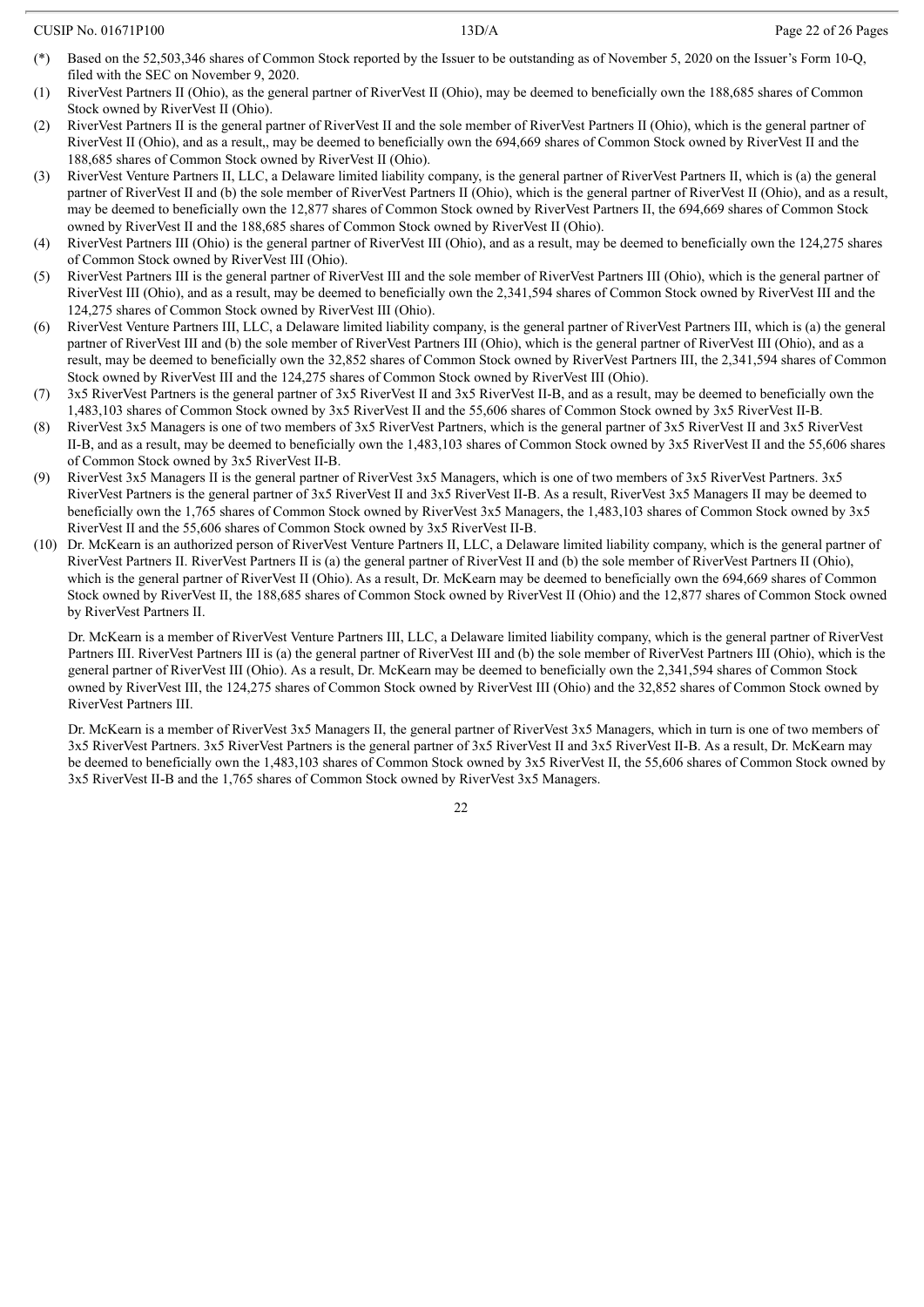In addition, in July 2018, the Issuer granted Dr. McKearn, as a non-employee director of the Issuer, an option to purchase 37,600 shares of Common Stock at a per share exercise price equal to \$16.00. The option vests as to 1/36th of the shares subject to the option each month following July 2018, subject to continued service through each applicable vesting date. In June 2019, the Issuer granted Dr. McKearn an additional 16,000 options that have fully vested. In May 2020, the Issuer granted Dr. McKearn an additional 7,700 options that have not vested. Dr. McKearn's options have vested, or will vest within sixty (60) days of the date of this filing, with respect to 49,422 shares of Common Stock.

(11) Mr. Schmelter is a member of RiverVest Venture Partners II, LLC, a Delaware limited liability company, which is the general partner of RiverVest Partners II. RiverVest Partners II is (a) the general partner of RiverVest II and (b) the sole member of RiverVest Partners II (Ohio), which is the general partner of RiverVest II (Ohio). As a result, Mr. Schmelter may be deemed to beneficially own the 694,669 shares of Common Stock owned by RiverVest II, the 188,685 shares of Common Stock owned by RiverVest II (Ohio) and the 12,877 shares of Common Stock owned by RiverVest Partners II.

Mr. Schmelter is a member of RiverVest Venture Partners III, LLC, a Delaware limited liability company, which is the general partner of RiverVest Partners III. RiverVest Partners III is (a) the general partner of RiverVest III and (b) the sole member of RiverVest Partners III (Ohio), which is the general partner of RiverVest III (Ohio). As a result, Mr. Schmelter may be deemed to beneficially own the 2,341,594 shares of Common Stock owned by RiverVest III, the 124,275 shares of Common Stock owned by RiverVest III (Ohio) and the 32,852 shares of Common Stock owned by RiverVest Partners III.

Mr. Schmelter is a member of RiverVest 3x5 Managers II, the general partner of RiverVest 3x5 Managers, which in turn is one of two members of 3x5 RiverVest Partners. 3x5 RiverVest Partners is the general partner of 3x5 RiverVest II and 3x5 RiverVest II-B. As a result, Mr. Schmelter may be deemed to beneficially own the 1,483,103 shares of Common Stock owned by 3x5 RiverVest II, the 55,606 shares of Common Stock owned by 3x5 RiverVest II-B and the 1,765 shares of Common Stock owned by RiverVest 3x5 Managers.

(12) Mr. Melzer is a member of RiverVest Venture Partners II, LLC, a Delaware limited liability company, which is the general partner of RiverVest Partners II. RiverVest Partners II is (a) the general partner of RiverVest II and (b) the sole member of RiverVest Partners II (Ohio), which is the general partner of RiverVest II (Ohio). As a result, Mr. Melzer may be deemed to beneficially own the 694,669 shares of Common Stock owned by RiverVest II, the 188,685 shares of Common Stock owned by RiverVest II (Ohio) and the 12,877 shares of Common Stock owned by RiverVest Partners II.

Mr. Melzer is a member of RiverVest Venture Partners III, LLC, a Delaware limited liability company, which is the general partner of RiverVest Partners III. RiverVest Partners III is (a) the general partner of RiverVest III and (b) the sole member of RiverVest Partners III (Ohio), which is the general partner of RiverVest III (Ohio). As a result, Mr. Melzer may be deemed to beneficially own the 2,341,594 shares of Common Stock owned by RiverVest III, the 124,275 shares of Common Stock owned by RiverVest III (Ohio) and the 32,852 shares of Common Stock owned by RiverVest Partners III.

Mr. Melzer is a member of RiverVest 3x5 Managers II, the general partner of RiverVest 3x5 Managers, which in turn is one of two members of 3x5 RiverVest Partners. 3x5 RiverVest Partners is the general partner of 3x5 RiverVest II and 3x5 RiverVest II-B. As a result, Mr. Melzer may be deemed to beneficially own the 1,483,103 shares of Common Stock owned by 3x5 RiverVest II, the 55,606 shares of Common Stock owned by 3x5 RiverVest II-B and the 1,765 shares of Common Stock owned by RiverVest 3x5 Managers.

By virtue of the relationships described herein, the Reporting Persons may be deemed to constitute a "group" for purposes of Section 13(d) (3) of the Act. The filing of this Statement shall not be construed as an admission that the Reporting Persons are a group, or have agreed to act as a group. Each Reporting Person expressly disclaims beneficial ownership of the securities reported herein, except to the extent such Reporting Person actually exercises voting or dispositive power with respect to such securities.

(c) Except as set forth herein, none of the Reporting Persons has effected any transactions in the shares of the Issuer's Common Stock during the last 60 days.

(d) No change.

(e) No change.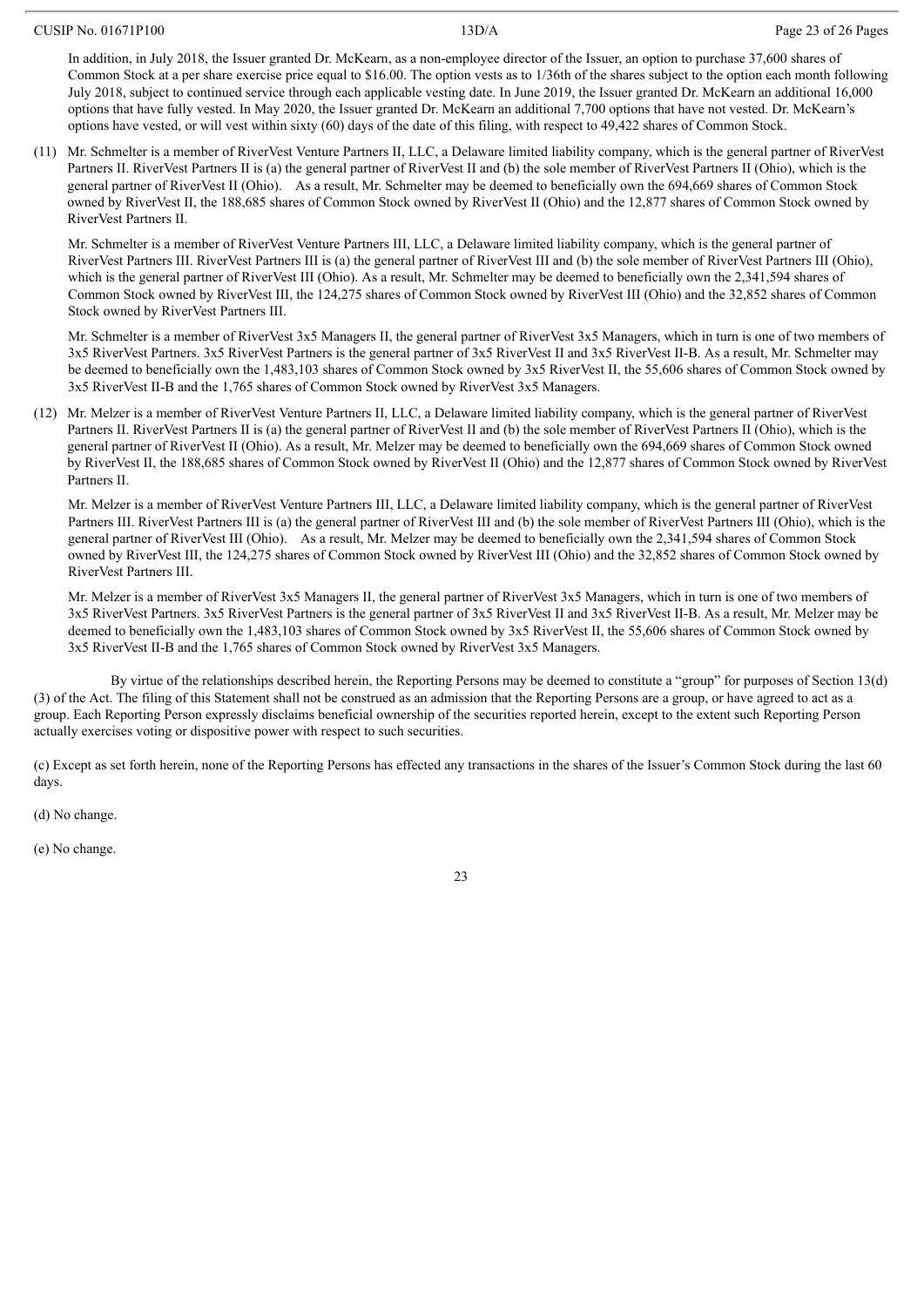# CUSIP No. 01671P100 13D/A Page 24 of 26 Pages

# **Item 6. Contracts, Arrangements, Understandings or Relationships With Respect to Securities of the Issuer.**

No change.

# **Item 7. Material to be Filed as Exhibits.**

Exhibit A: Joint Filing Agreement, dated September 10, 2018, by and among the Reporting Persons.\*

\* Previously filed.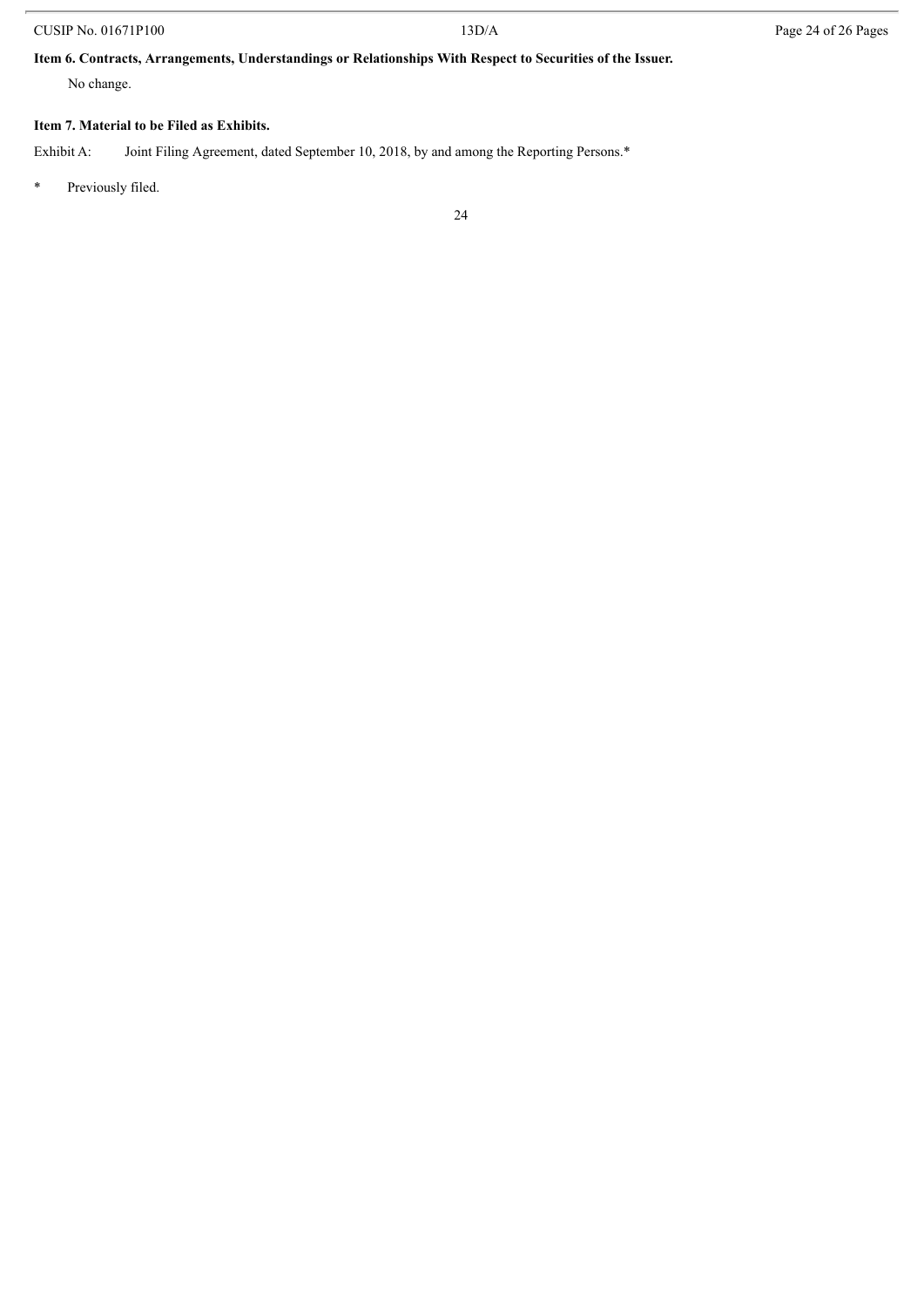# CUSIP No. 01671P100 25 of 26 Page 25 of 26 Pages

# **SIGNATURES**

After reasonable inquiry and to the best of our knowledge and belief, the undersigned certify that the information set forth in this statement is true, complete and correct.

January 8, 2021

- its general partner its general partner
- its general partner its sole member
- By: /s/ John P. McKearn its general partner its general partner Name: John P. McKearn, Ph.D. Title: Authorized Person By: /s/ John P. McKearn

### **RiverVest Venture Partners II (Ohio), LLC RiverVest Venture Partners II L.P.**

- its sole member its general partner
- By: RiverVest Venture Partners II, LLC, its general partner By: /s/ John P. McKearn
- By: /s/ John P. McKearn Title: Authorized Person Name: John P. McKearn, Ph.D. Title: Authorized Person

### **RiverVest Venture Partners II, LLC RiverVest Venture Fund III, L.P.**

Name: John P. McKearn, Ph.D. its general partner

- By: RiverVest Venture Partners III (Ohio), LLC, By: RiverVest Venture Partners III, L.P., its general partner its sole member
- its sole member its general partner
- By: RiverVest Venture Partners III, LLC, its general partner By: /s/ John P. McKearn
- By: /s/ John P. McKearn

Name: John P. McKearn, Ph.D. Title: Member

### **RiverVest Venture Fund II, L.P. RiverVest Venture Fund II (Ohio), L.P.**

- By: RiverVest Venture Partners II, L.P., By: RiverVest Venture Partners II (Ohio), LLC,
- By: RiverVest Venture Partners II, LLC, By: RiverVest Venture Partners II, L.P.,
	- By: RiverVest Venture Partners II, LLC,
	- Name: John P. McKearn, Ph.D. Title: Authorized Person

- By: RiverVest Venture Partners II, L.P., By: RiverVest Venture Partners II, L.C.
	- Name: John P. McKearn, Ph.D.

- By: /s/ John P. McKearn **By: Property Partners III, L.P.**,
	- Title: Authorized Person **By:** RiverVest Venture Partners III, LLC, its general partner
		- By: /s/ John P. McKearn Name: John P. McKearn, Ph.D. Title: Member

# **RiverVest Venture Fund III (Ohio), L.P. RiverVest Venture Partners III (Ohio), LLC**

- 
- By: RiverVest Venture Partners III, L.P., By: RiverVest Venture Partners III, L.C.
	- Name: John P. McKearn, Ph.D.<br>Title: Member

[Signature Page of Schedule 13D/A]